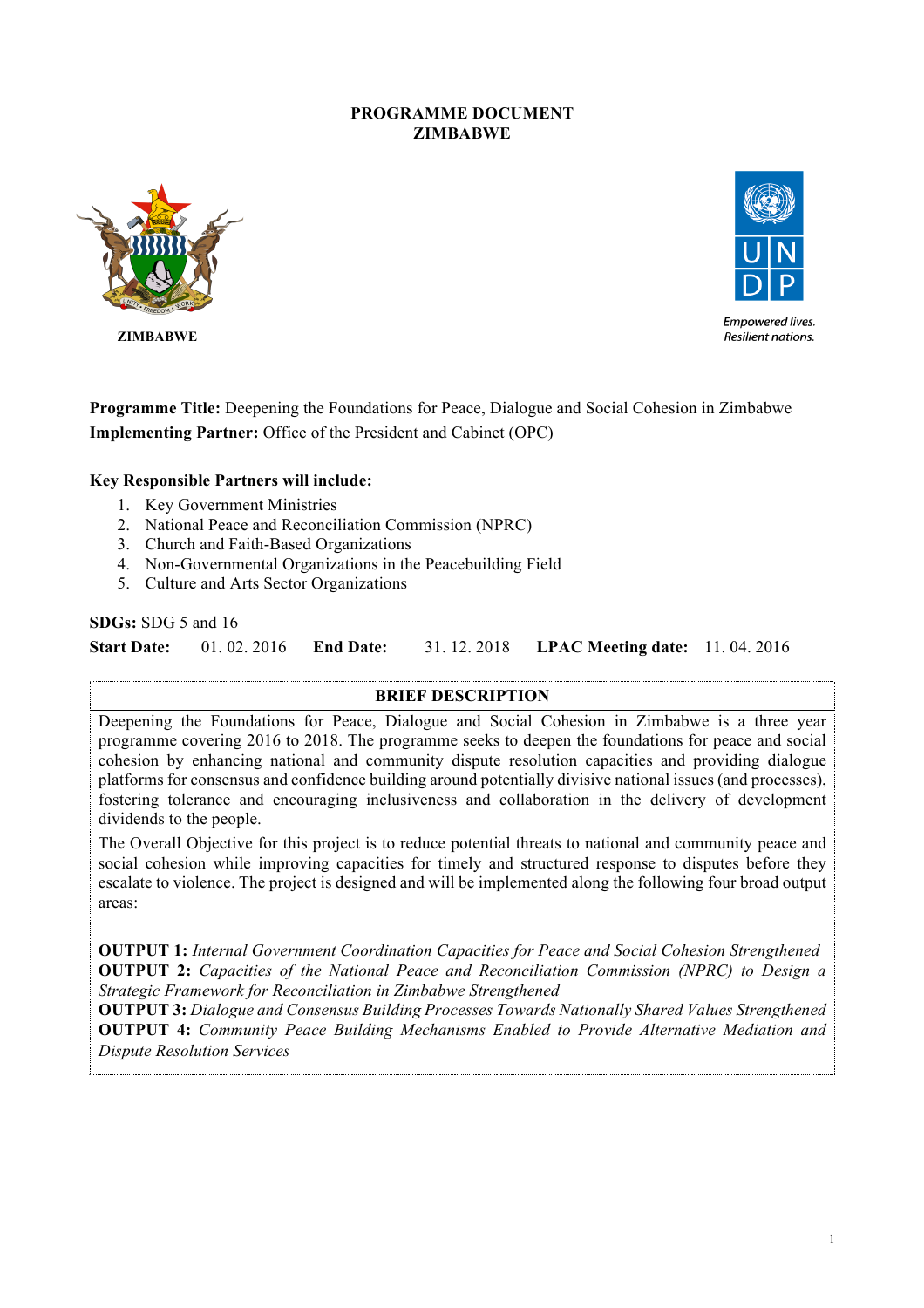# **Contributing Outcome (ZUNDAF) 2**. Increased citizen participation in democratic processes in line with the provisions of the Constitution

and relevant international norms

| <b>Total resources</b> |             |             |
|------------------------|-------------|-------------|
| required:              |             | \$4.750.000 |
| <b>Total resources</b> |             |             |
| allocated:             | <b>UNDP</b> | \$1.200.000 |
|                        | TRAC:       |             |
|                        | Donor:      |             |
|                        | Donor:      |             |
|                        | Government: |             |
|                        | In-Kind:    |             |
| Unfunded:              |             | \$3.550.000 |

# **Agreed by:**

and standards.

| Government                                      | <b>UN</b>                                      | Government                          |
|-------------------------------------------------|------------------------------------------------|-------------------------------------|
| Ministry of Finance and Economic<br>Development | <b>United Nations</b><br>Development Programme | Office of the President and Cabinet |
| Print Name:                                     | Print Name:                                    | Print Name:                         |
| Date:                                           | Date:                                          | Date:                               |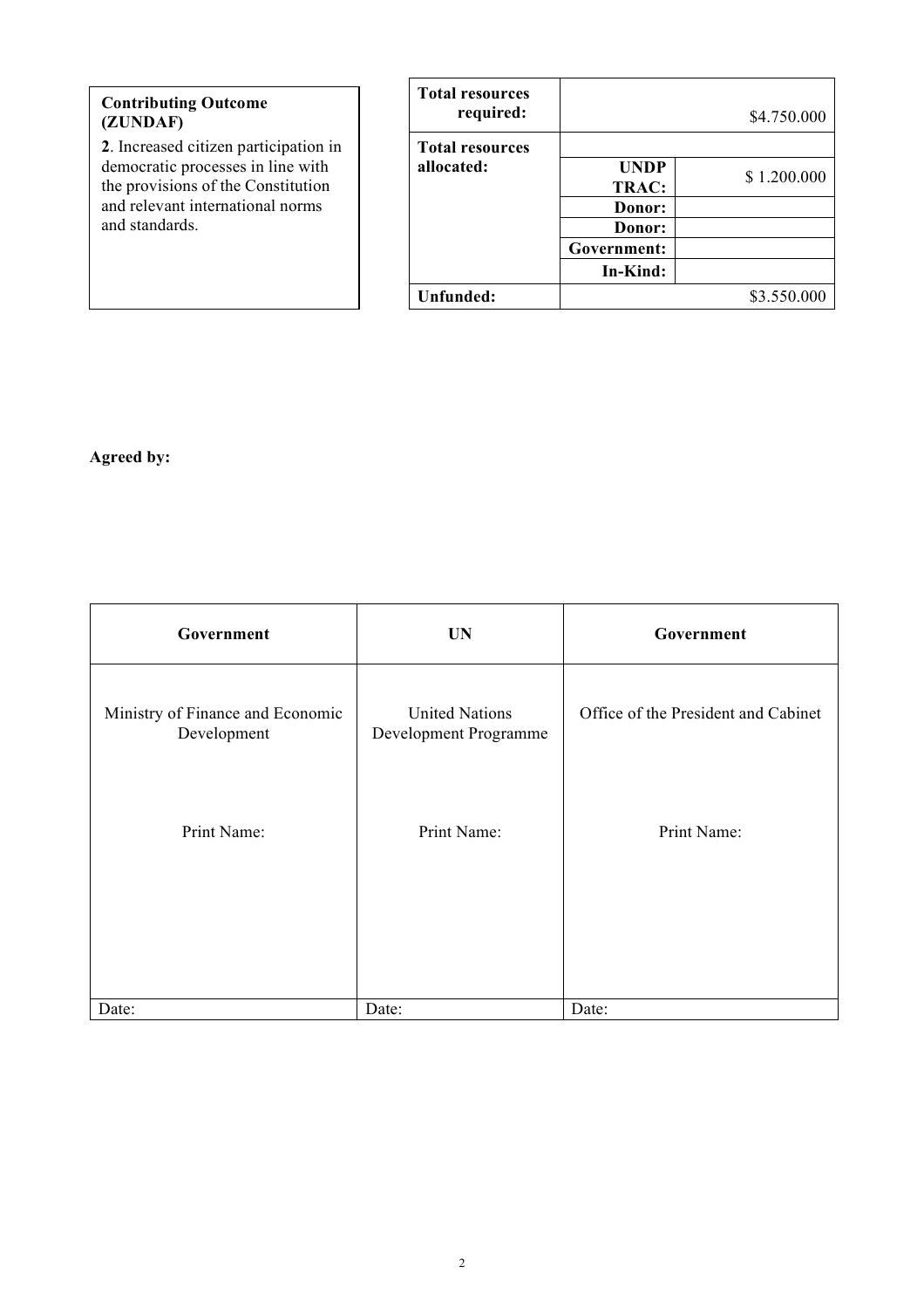#### **I. DEVELOPMENT CHALLENGE**

Zimbabwe is poised for a great future. The approval (on October 8, 2015 in Lima, Peru) of its proposed roadmap for debt rescheduling is an important step towards re-engaging with the international financial institutions. Further, action has been initiated to restore confidence in the financial sector; reforms in the governance sector are being planned; and the capacity of related institutions is being rebuilt. With the promulgation of a new Constitution (2013) with provisions for good governance, gender equality, equitable access to justice and respect for human rights, the country is on a similar positive trajectory as the governance agenda. The Zimbabwe Agenda for Sustainable Socio-Economic Transformation (ZIM ASSET) provides the macro-economic aspirations of the country outlining targets for the period 2015-2018.

It should be noted that amidst the progress and gains, the economy has remained weak as growth declined from 11.9% in 2011 to 3.1% in 2014 against the targeted growth of 5.1%. Fiscal space remains constrained due to low revenue inflows against a background of high recurrent expenditure and a shrinking tax base. The economy has also been saddled with a high debt overhang with an estimated debt stock of \$10 billion as at December  $2012<sup>1</sup>$ . This has significantly downgraded the country's credit rating, constraining access to concessional financing and to international capital markets. As a result, there is limited access to working capital for business growth, leading to company closures and retrenchment, throwing workers into poverty and contributing to rising unemployment.

From a governance perspective, the findings from a 2015 History Research Project indicated that the country has had a history of polarization and while effort has been made to address the issues, there remains unresolved grievances that ought to be addressed for the nation to collectively forge forward. The establishment of the National Peace and Reconciliation Commission (NPRC) in the Constitution provides an avenue to guide the nation in addressing these historical issues in a peaceful and structured manner. In addition to unresolved historical issues, through a consultative process convened in October 2015, stakeholders indicated that there are dispute issues around diversity management; intra- and inter-political party tensions leading to some form of polarization, natural resource related disputes – including land, water and environmental degradation; violence against women and girls; and growing intolerance – especially at the political level. This, if not well managed, could undermine the country's ability to achieve its set goals<sup>2</sup>.

Despite these challenges, the Government has achieved notable milestones in consolidating the national peace architecture. This includes among others the articulation of the independence of the Judiciary and providing for key Commissions supporting democracy in the 2013 Constitution. In this regard, the country has strongly affirmed its commitment to good governance and respect for human rights principles to guide the work of the State and all citizens and institutions. The Constitution makes provision for the establishment of the NPRC with a gender parity in the composition of commissioners, as a mechanism that will set the nation on a new path of shared value systems and foundations for peace, reconciliation and social cohesion. The Zimbabwe Agenda for Sustainable Socio-Economic Transformation (ZIM ASSET) (2013 – 2018) notes that peace and security are key drivers in ensuring a conducive environment for macroeconomic growth. In this regard, a subcluster on "Peace and Security" was established to support the process of mainstreaming peace building across the nation. This is in recognition of the importance of peace as a prior condition for sustainable development.

At the regional level, Zimbabwe is party to the SADC-AU Maseru Declaration of 2013, which calls for member states to establish initiatives, structures, and institutions for sustaining peace and development within their locations<sup>3</sup>. At the global level, Zimbabwe has joined the community of nations in supporting the achievement of the Sustainable Development Goals (SDGs). The country has identified 10 priority SDGs<sup>4</sup>. In relation to this programme, SDGs 16 and 5 are key aspirations.

In light of the above, this programme proposes to support these Government led initiatives and deepen the foundations for peace and social cohesion by enhancing national and community capacities for dispute resolution as well as providing dialogue platforms for consensus and confidence building around potentially divisive national issues (and processes), while also fostering tolerance and encouraging inclusiveness and collaboration in the delivery of development dividends to the people. At the policy level, this project will

ZIM ASSET page 5

<sup>2</sup> Drawn from the ONHRI, The History of Conflict Research Programme; Stakeholder Consultation, October 2015

<sup>3</sup> The Maseru Declaration on a Framework for Peaceful Development in Southern Africa, September 2013

<sup>4</sup> Government of Zimbabwe 2015 Position Paper on SDGs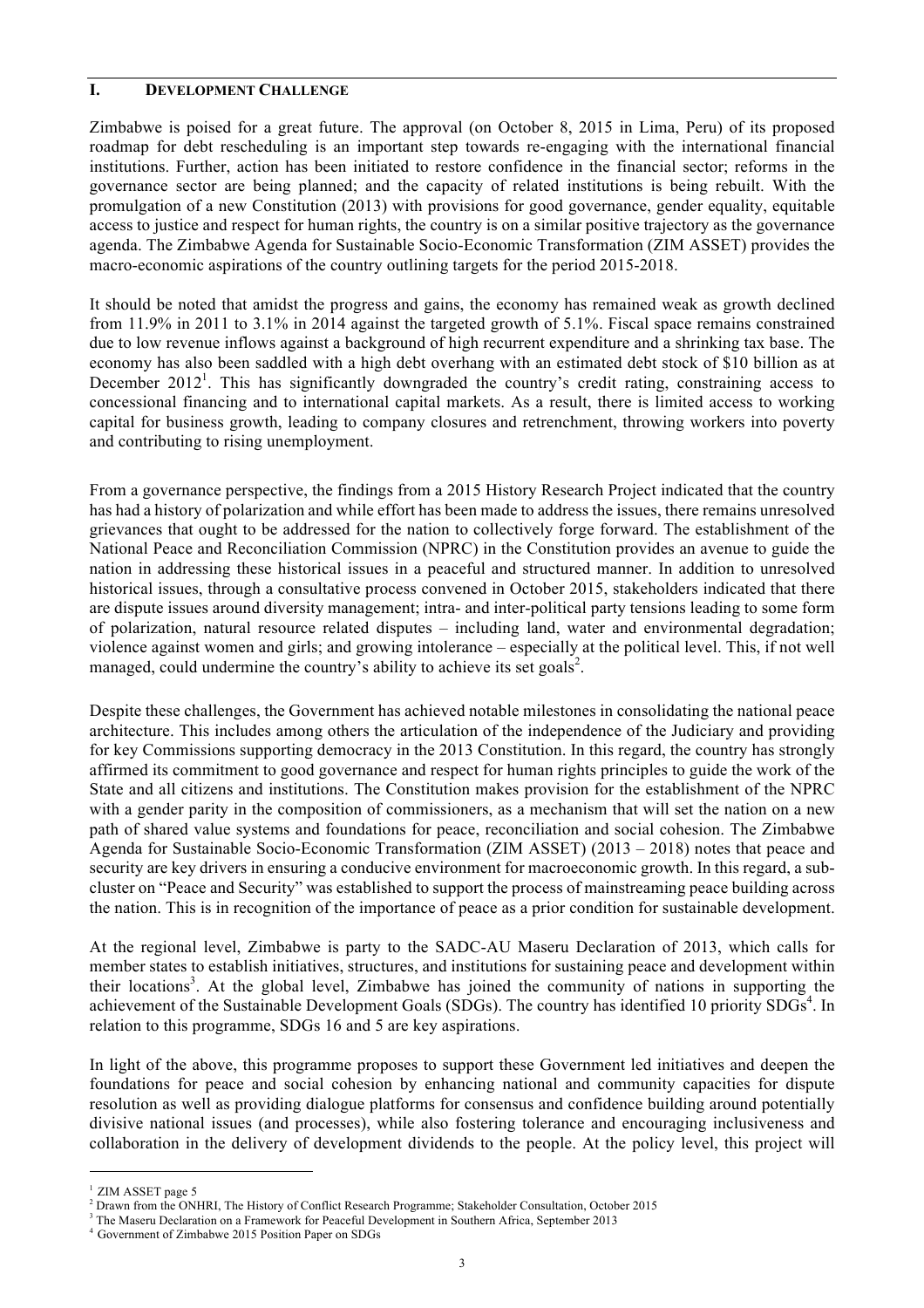support the National Peace and Reconciliation Commission, by enabling its capacities to execute its constitutional mandate. High level platforms for consensus building through dialogue will also be strengthened to ensure sustained dialogue around potentially divisive issues and processes. Finally, the project will also support community peace building efforts. By deepening the foundations for peace and social cohesion, this programme will create processes that can enable the country to further re-establish its shared values built around tolerance to diversity, peacefulco-existence and reconciliation as key foundations for enabling sustainable and inclusive growth.

#### **II. THEORY OF CHANGE**

The development challenge described in this project document requires long term investment and the expected outcome of deepened foundations for peace and social cohesion will be an ongoing process. Nonetheless, the project, with its limitations, sets to modestly contribute towards setting in motion efforts to addressing structural drivers of conflict in the country while also facilitating peaceful co-existence and tolerance among and between citizens. It is expected that, by the end of this 3 year project, institutional capacities at community and national level to design and implement long term responses to peace building needs will have been enhanced. At the same time, it is expected that safe spaces for high level dialogue will be established and consensus and confidence building measures around nationally shared values initiated. In this regard, the theory of change is informed by two key assumptions:

- 1. If institutional capacities (at national and community levels) to formulate and implement long term responses to peace building needs are enhanced,
- 2. And if dialogue and consensus building measures around potentially divisive issues and processes of national importance is initiated and sustained.

This will in turn contribute to the reduction of potential threats to national and community peace and social cohesion while improving capacities for timely and structured response to disputes before they escalate to violence. In the long run, these interventions will contribute to deepening the foundation for peace and social cohesion in Zimbabwe.

In terms of programme implementation, a three prong approach will be adopted:

- 1. For upstream support, this programme will strengthen the capacity of the NPRC as a national mechanism constitutionally mandated to advance peace and reconciliation. It is therefore assumed that if the Commission is operationalized; and adequately resourced to execute its Constitutional mandate, then prospects for deepening peace, dialogue and social cohesion will be markedly enhanced.
- 2. Downstream interventions on the other hand will target communities with an aim of expanding the web of local level mediation, dialogue and dispute resolution capacities as a strategy to enhance the resilience of communities against disruptive disputes and conflicts. In this regard, the programme assumes that if community capacities for dispute resolution, mediation and effective social dialogue mechanisms are developed; and leaders trained in collaborative problem-solving, a conducive environment for community development will be further enhanced.
- 3. Weaving through national and community level interventions will be the need to adopt a dialogic approach as a strategy of choice for decision making, consensus building and stakeholder engagement. The programme will therefore support the establishment of high-level dialogue platforms with the aim of facilitating consensual decision making on critical and potentially divisive issues to enable tolerance, peaceful co-existence, transparency and inclusiveness.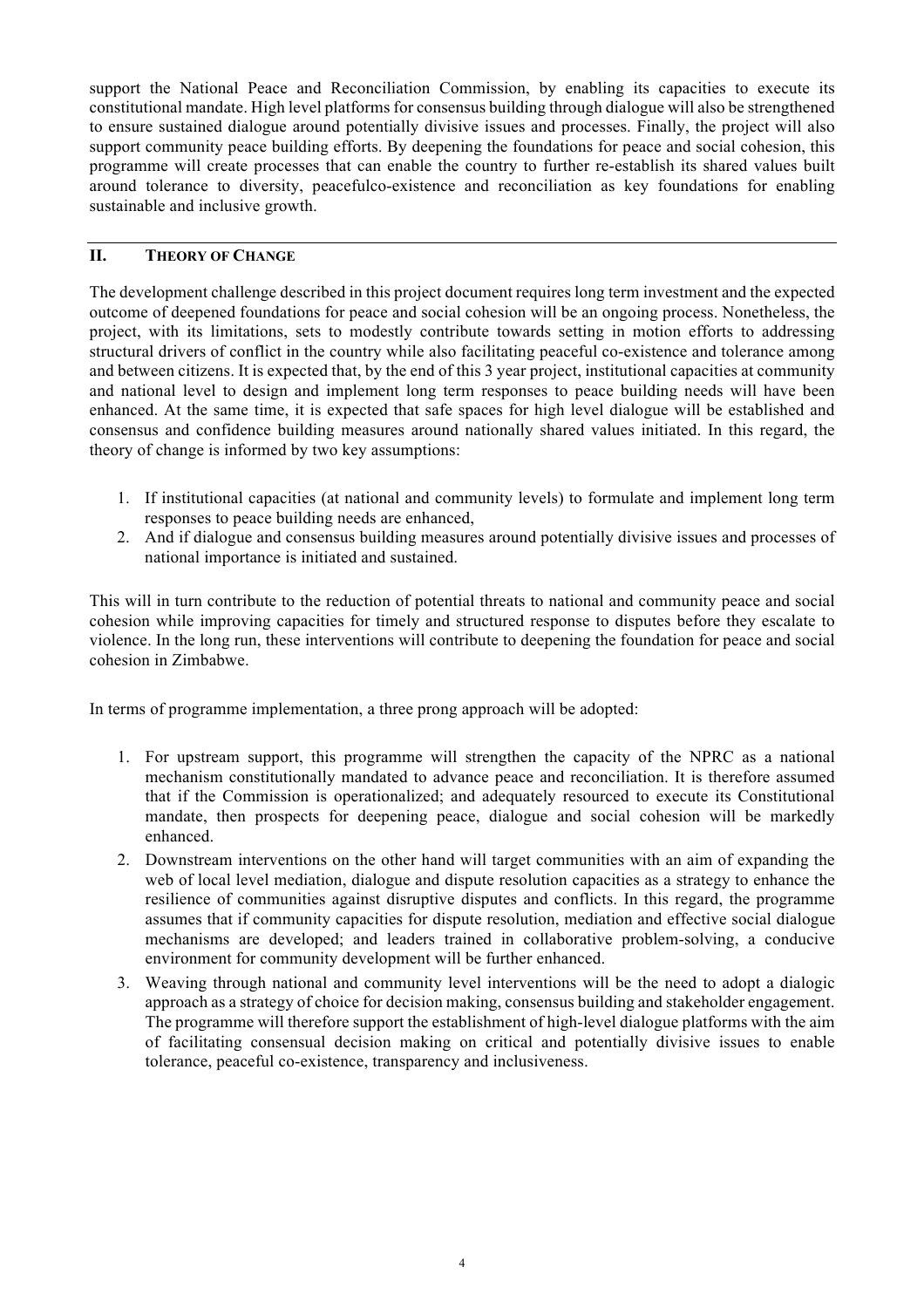#### **III. PROGRAMME STRATEGY**

The outlined theory of change and strategy of this programme draws from lessons learned and progress made in the implementation of the previous peacebuilding and reconciliation interventions.

UNDP support to Government-led peacebuilding interventions in Zimbabwe dates back to 2002, when the programme on *developing capacity for negotiation skills and conflict transformation in Zimbabwe* was initiated. The principal objective was to enhance the capacities of the Government of Zimbabwe and other non-state actors to manage and transform conflicts in constructive, non-violent and sustainable ways. The programme contributed to building skills for anticipating and responding to conflicts, including through collaborative efforts aimed at finding practical and inclusive solutions and develop long-term skills for conflict transformation at all levels of society. The extended programme on *strengthening national capacities for conflict prevention, management, resolution and transformation in Zimbabwe* then sought to further improve the enabling environment for sustainable human development in Zimbabwe through mechanisms for promoting the rule of law, dialogue, participation in the decision-making process and protection of human rights.

Since 2012, UNDP's continued support to Government-led interventions has been through the Organ for National Healing, Reconciliation and Integration (ONHRI), in the development and implementation of a support programme for Peacebuilding, Disaster Risk Management and Increased Access to Sustainable Livelihoods in Zimbabwe. Through this programme, key progress was made including the completion of the first phase of the research into the History of Conflict in Zimbabwe, the development of the Zimbabwe National Policy Framework for Peace and Reconciliation. (approved by Cabinet in June 2012), the design of a voluntary Zimbabwe Political Parties Code of Conduct and the development of a Draft Conflict Early Warning and Early Response Framework. In addition, key consultative processes leading to the successful constitutional establishment of the National Peace and Reconciliation Commission (NPRC) were conducted, including the efforts of ONHRI in preparing the principles of the draft NPRC Bill (adopted by Cabinet in September 2015). In the same period, ONHRI, in collaboration with civil society organizations, designed and rolled out interventions to build the capacities of individuals and selected organizations in conflict prevention, management, resolution and transformation (CPMRT). As part of an integrated infrastructure for peace approach to peacebuilding, UNDP also supported a number of non-state actors at community and regional levels in peace, dialogue and social cohesion interventions.

The above outlined experiences and progress made will form the foundation upon which this programme will be implemented. Key strategies to be employed include:

- (1) *National dialogue* by promoting and facilitating consensus building around contested development or conflictive issues. National dialogue allows for the creation of safe spaces within which social and political actors can interface and explore common and shared values, interests, visions and aims. This will not only enhance awareness on key policy provisions on peace and reconciliation but also contribute to increased citizens' participation – including women and youth – in peace building processes.
- (2) *Tailored institutional development and capacity building* by scaling up leadership skills and capacities in mediation, negotiation and alternative dispute resolution. The aim will be to strengthen operational and institutional capacities of national and community actors to design, implement and monitor long-term responses for peacebuilding, reconciliation and social cohesion, while also fostering local ownership. This will leverage both national and UNDP technical expertise.
- (3) *Knowledge management, partnership development and coordination*. In this regard, efforts will be geared at mainstreaming cross-cutting principles of conflict sensitive programming, human rights approaches, gender equity and women and youth participation, in government policies, laws and strategies for managing conflicts, promoting peace, reconciliation and cohesion. This will be done through the development of a body of evidence, action research, surveys, promoting south-south exchanges and knowledge sharing opportunities.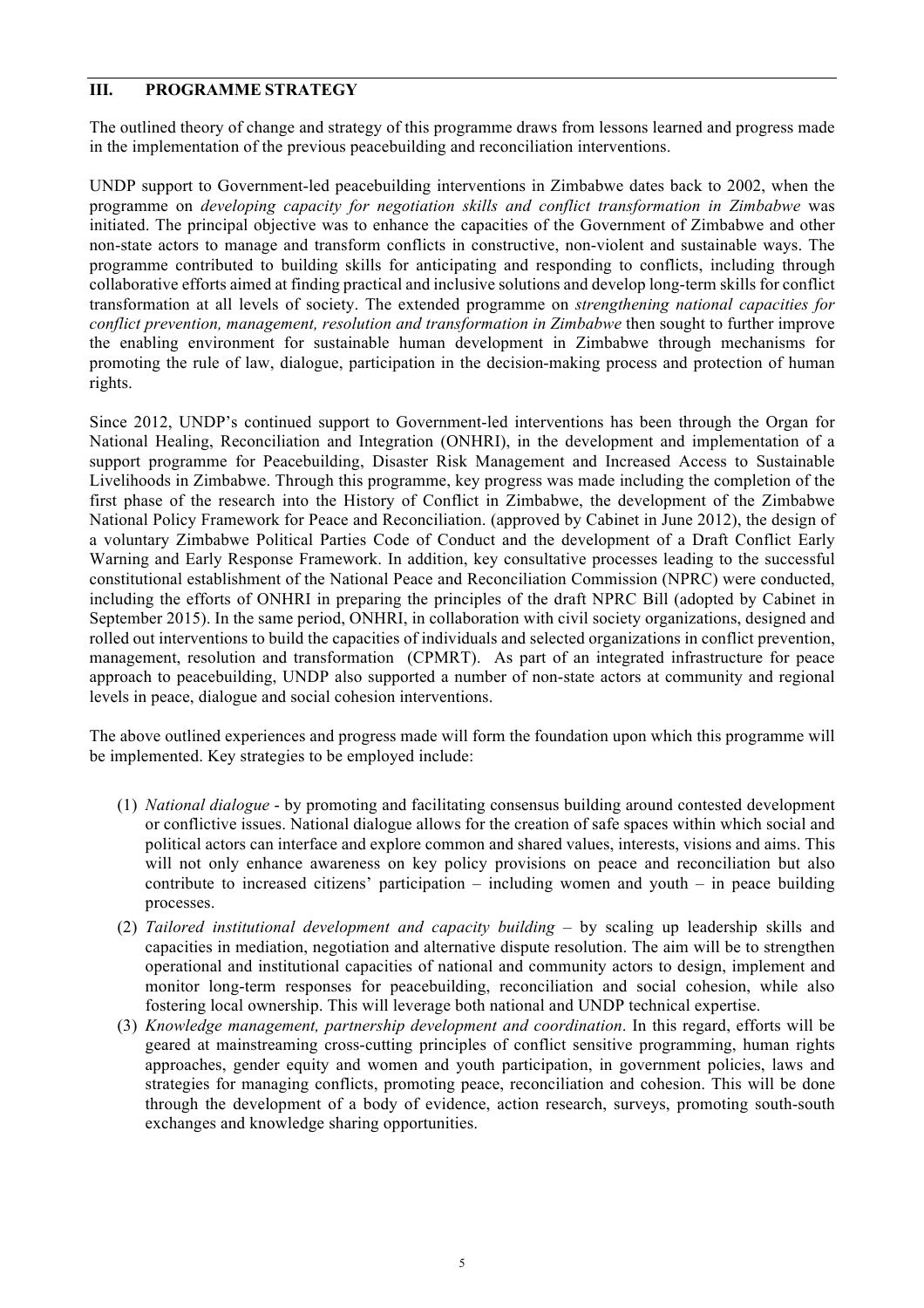The three-layered strategy is expected to result in strengthened and improved institutional capacities (of State and non-State actors) to formulate, implement and monitor long term peace-building responses, dispute prevention and cohesion building measures at national and community levels. This theory of change implementation strategy draws lessons learned in the implementation of the previous programmes<sup>5</sup>, and from recent Evaluations<sup>6</sup>. The most notable one is the recognition of the need for strong and effective partnerships of collaborative approaches (between state and non-state actors) to peace-building anchored around a commonly shared vision. The NPRC therefore provides a vehicle for advancing this shared value system and opportunity for sustaining the preceding interventions.

This strategy is consistent with and aligned to key national and UN strategies both in design and implementation. This includes:

- 1. The **Constitution of the Republic of Zimbabwe (2013) especially** Chapter 12 Section 251 which provides for the establishment of the National Peace and Reconciliation Commission;
- 2. **SDG 16** which articulates the centrality of peace to the post 2015 development agenda broadly. The co-location of peace, justice and inclusion in this Goal speaks directly to (i) access to justice and protection of fundamental rights, (ii) enhance civic participation in key democratic processes as articulated in **UNDP Country Programme Document – CPD (2016-2020)** and the **Democratic Governance Strategy for UNDP Zimbabwe.**
- 3. **Government of Zimbabwe – UN Development Assistance Framework (ZUNDAF) 2016-2020** Outcome 2 of the Public Administration and Governance Pillar; as well as Public Administration, Governance & Performance Cluster of ZIM ASSET.
- 4. **UNDP Strategic Plan (2014-2017) Outcome 2** : Citizen expectations for voice, development, the rule of law and accountability are met by stronger systems of democratic governance**;**
- 5. **UNDP Gender Equality Strategy (2014-2017):** whereby women need to be engaged for the active participation and representation at all stages of formal and informal peace processes and their priorities must inform the agenda for conflict prevention, early recovery from crises, durable peace, resilience and sustainable development.
- 6. The strategy for women engagement will be informed by **UNDP 8-Point Agenda Toolkit for Women Empowerment and Gender Equality** and international normative standards such as the Convention on the Elimination of all Forms of Discrimination Against Women (CEDAW). The programme will actively apply the gender maker<sup>7</sup> and ensure, in as much as is possible, allocation of adequate resources for responsive gender and peace building interventions.

 $<sup>5</sup>$  Developing Capacity for Negotiation Skills and Conflict Transformation in Zimbabwe (2003-2007)" to "Strengthening national capacities for</sup> conflict prevention, management, resolution and transformation in Zimbabwe (2008-2012)", to "Support to Peace Building, Disaster Risk Management and Increased Access to Sustainable Livelihoods for Resilience Building and Social Cohesion (2013-2015)"

<sup>6</sup> Assessment of Development Results (ADR) Report 2015; Good Governance Outcome Evaluation 2014 ( As outlined in the 2014 Good Governance Outcome Evaluation and the 2015 Assessment of Development Results (ADR) Report, the programme will build upon the gains achieved in the previous programming cycle, which includes the constitutionalization of the peace architecture and the country wide civil society run peace programme which is laying the infrastructure and processes for peace making at community level). Peacebuilding and Sustainable Livelihoods Programme Mid Term Evaluation 2014, Dialogue Financing Facility (DFF) Evaluation 2014. The recent consultative stakeholder meetings made the case for an ecosystem approach, while Programme Evaluations (PBSL Mid-Term Evaluation 2014, DFF Evaluation 2014) have emphasized the importance of an integrated programme, creating synergies between the different components, while using dialogue as a cross-cutting tool. <sup>7</sup>A gender mainstreaming and equality measuring and capacity building tool.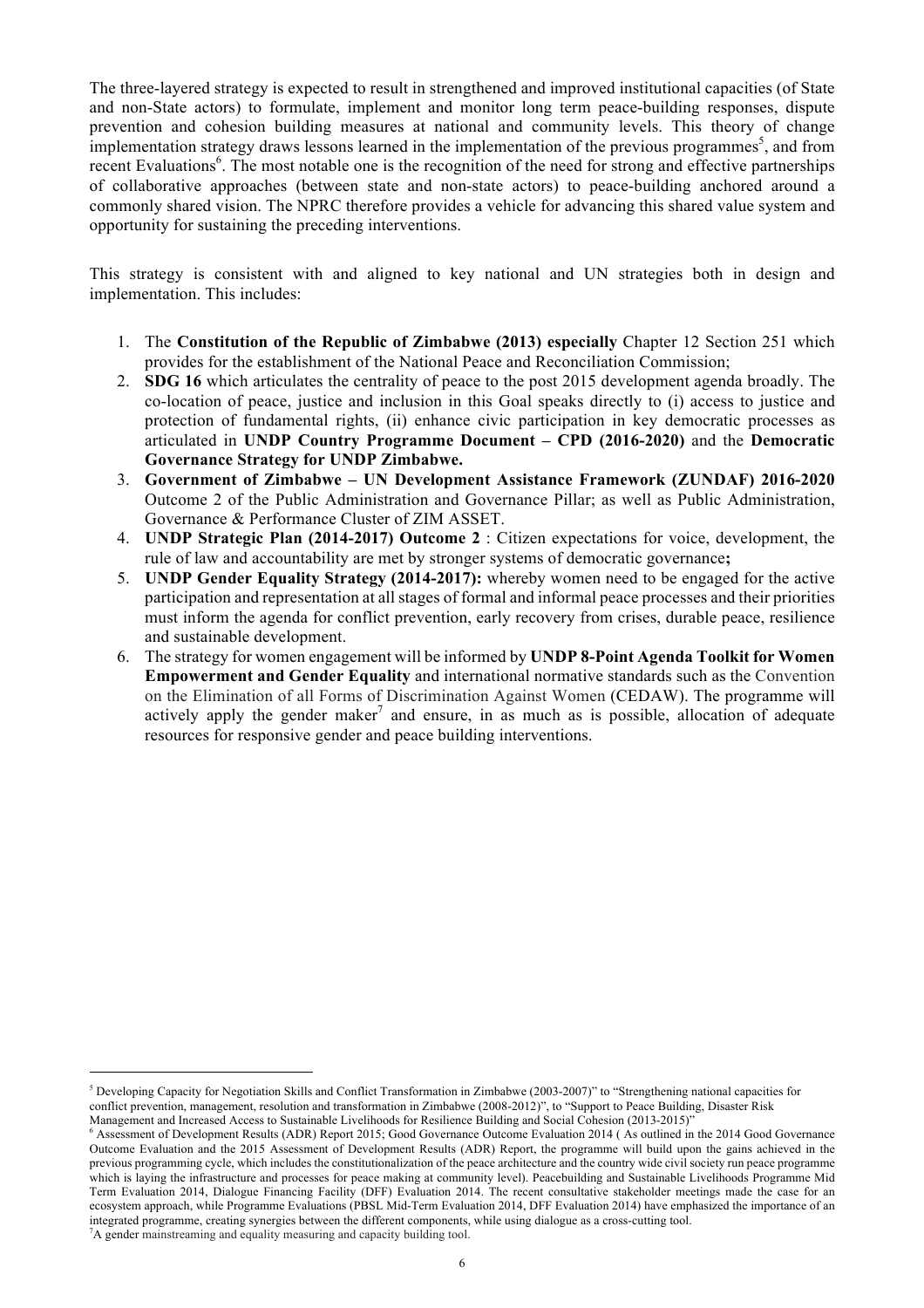### **Key Principles Guiding Programme Design and Implementation**

- 1. **Promotion of national ownership of programme implementation:** The partnership support will follow the principles of the Paris Declaration on Development Aid Effectiveness and the Accra Agenda for Action.
- 2. **Promotion of the principles of independence of the NPRC:** The Programme recognizes the independence of the NPRC and engrains it in the design and implementation of the programme.
- 3. **Promotion of inclusiveness:** The design and implementation of the Programme will promote principles of inclusiveness as individuals and communities, - by giving opportunity to the people – both women and men in equal measure, youth as well as persons abled differently.
- 4. **Promotion of Constitutionalism:** The Programme will, at all times, support the partner institutions in a manner that engenders Constitutionalism through human rights approaches and gender-sensitive programming.
- 5. **Maximizing strategic partnerships and linkages:** Programme adopts the universal good practice of Infrastructure for Peace (I4P) which calls for sustained collaboration and partnerships across sectors and levels in the delivery of peace building programmes. Aims to build on gains made in previous programmes.

### **IV. RESULTS AND PARTNERSHIPS**

### **Expected Results**

**The Overall Objective for this Programme:** To reduce potential threats to national and community peace and social cohesion while improving capacities for timely and structured response to disputes before they escalate to violence.

More specifically, the project will seek:

• To build / enable institutional capacities to formulate, implement and monitor long term peacebuilding responses for peace and cohesion building measures at national and community levels

All the programme outputs and activities ultimately draw their essence from this overall objective, and the specific objectives.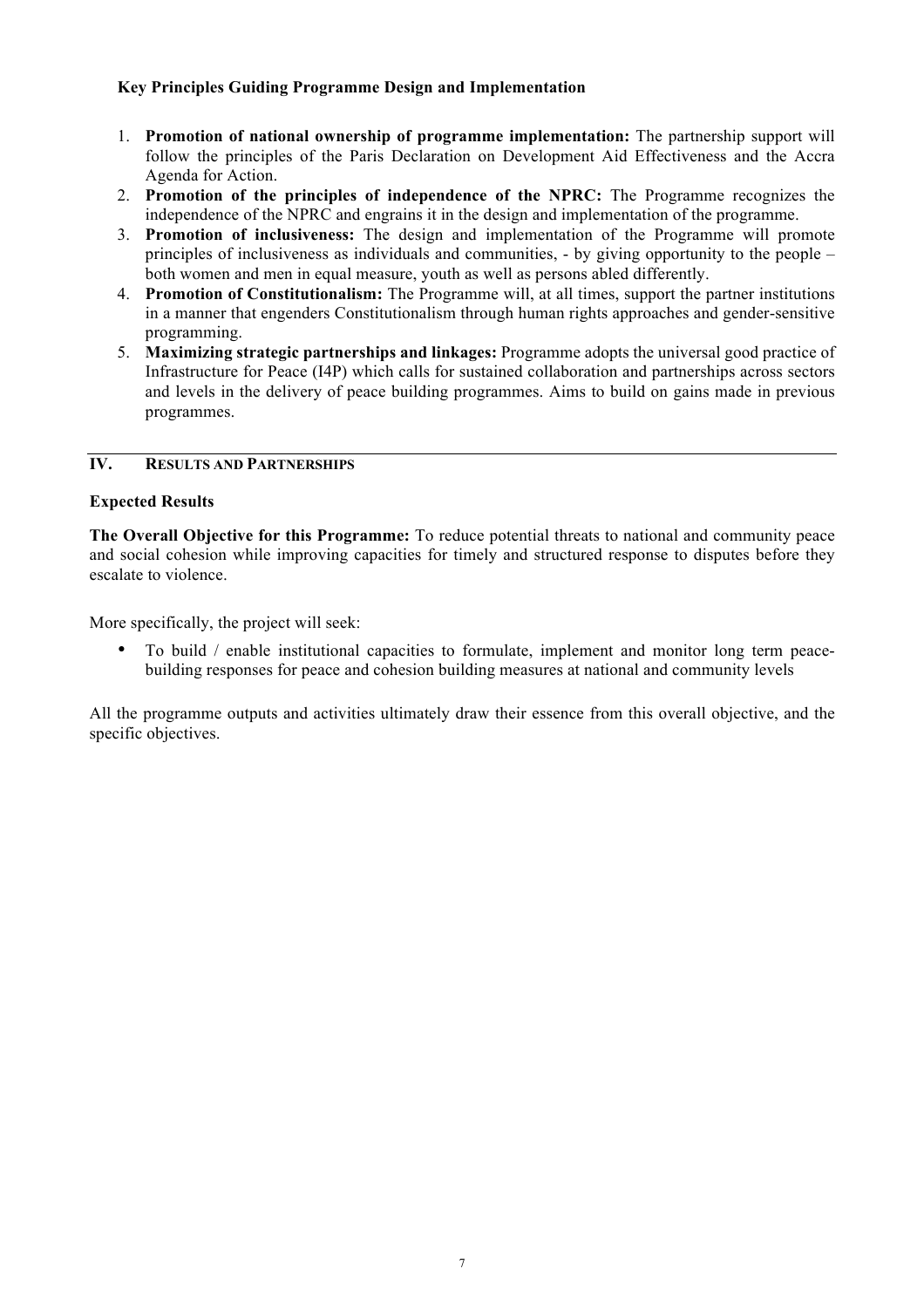### **OUTPUT 1: Internal Government Coordination Capacities for Peace and Social Cohesion Strengthened**

- 1. Interventions within this output will be implemented by the Office of the President and Cabinet (OPC), with the aim of strengthening internal coordination and collaboration within Government on issues related to peacebuilding and social cohesion. A Government Working Group on Peace and Social Cohesion will be established to serve as a platform where key policy issues around the promotion of Peace as an enabler for inclusive development will be discussed. The Working Group will comprise of relevant Ministries and Government departments working on the nexus of peace and development in the country $8$ .
- 2. The Working Group, through the Office of the President and Cabinet, could serve as an internal advisory group to Government on mainstreaming peacebuilding policy in key development processes while also enhancing capacities for dispute resolution. This will include amongst others, assisting in the monitoring and reporting on peacebuilding related targets outlined in the ZIM ASSET, or in the Sustainable Development Goals framework (more specifically SDG 16 indicators and targets related to peacebuilding).
- 3. As a Government Coordination mechanism, the Working Group could also serve as an interface between the National Peace and Reconciliation Commission (NPRC) and the Executive, providing insight into key policy processes as well as serving as a custodian for institutional memory on peacebuilding matters. In this regard, it is expected that as a newly established Commission, the NPRC will benefit from such a working group as strengthened collaboration and linkages with Government will be key in the delivery of its mandate.
- 4. The project will therefore identify catalytic opportunities for strengthening the capacities of the working group members on dialogue and coordination, dispute resolution and conflict-sensitive development. In addition, capacities within Government for legislative analysis, Conflict Early Warning and Early Response (CEWER) will also be enhanced. This will be built on experiences gained and progress made in previous programmes implemented in collaboration with UNDP.

**Activity Result 1.1:** Government Working Group on Peace and Social Cohesion established

### **Proposed Activities:**

- Activity 1.1.1: Convene consensus building sessions leading to the establishment of a Government Working Group on Peace and Social Cohesion.
- Activity 1.1.2: Support tailored capacity strengthening initiatives for the Government Working Group on issues related to peacebuilding and social cohesion
- Activity 1.1.3: Convene quarterly coordination meetings on the *deepening foundations for peace, dialogue and social cohesion programme*.
- Activity 1.1.4: Facilitate engagement between the Government Working Group on Peace and Social Cohesion and key stakeholders – including but not limited to Independent Commissions, Parliament and SDG Task Force.

### **Expected Results:**

- 1. Strengthened coordination within Government on issues related to Peacebuilding and Social Cohesion through the setting up of a Working Group
- 2. At least one draft policy or legislative framework related to peace and social cohesion is developed with input from the working group
- 3. Strengthened coordination of all peace building stakeholders

<sup>8</sup> The Working Group will comprise of key Government Ministries and departments including but not limited to MoFED, MoWAGCD, MoYIEE, MoLGPWNH, MoRDPNCH, MoSMECD, MoPSE, MoPSLSW, MoJLPA, MoD, MoL&RD, MoMIBS, MoHTESTD, MoEWC, MoICTPCS and MoHA.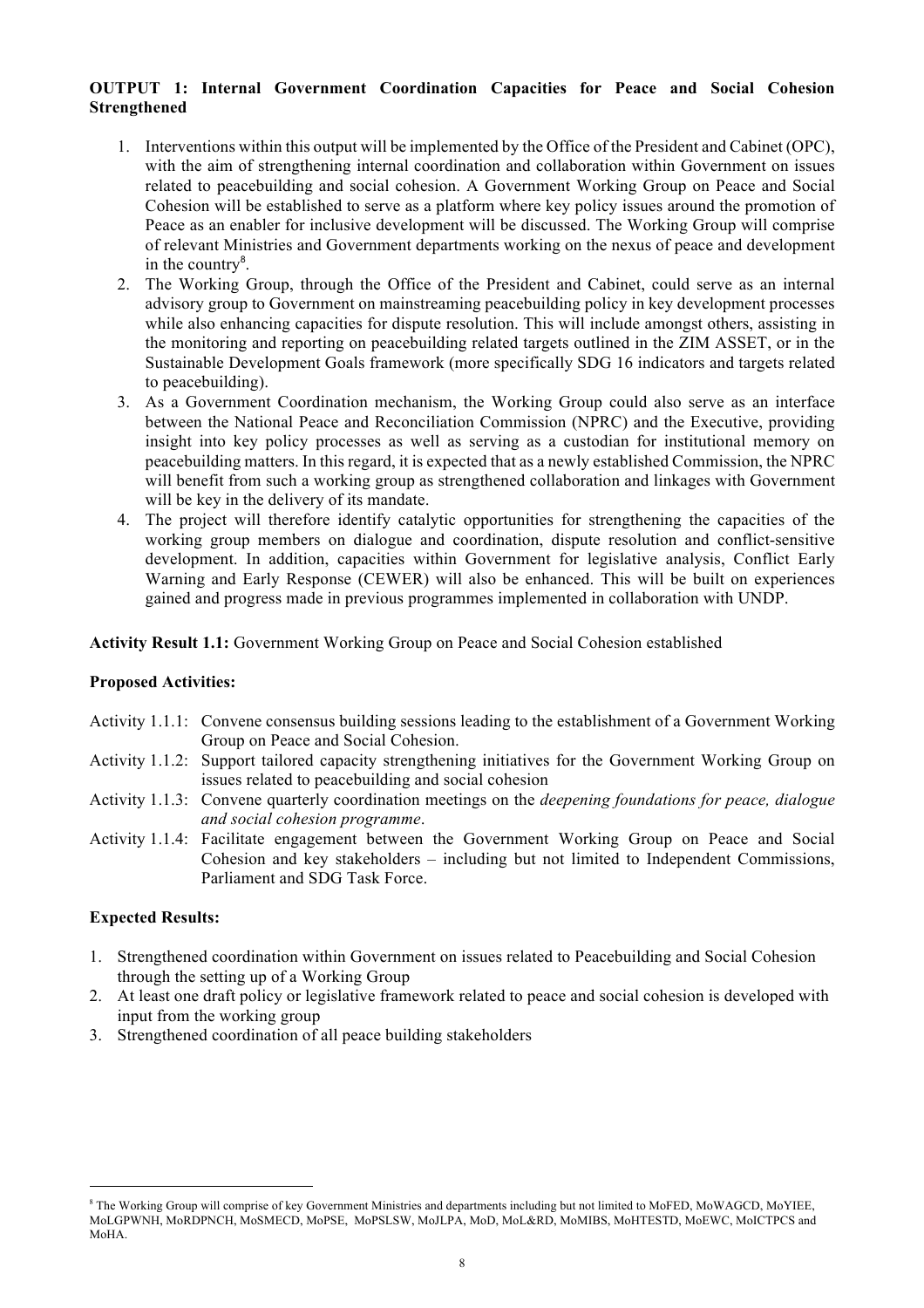#### **OUTPUT 2: Capacities of the National Peace and Reconciliation Commission (NPRC) to design a strategic framework for reconciliation in Zimbabwe strengthened**

- 1. Interventions contributing to this output will be led and implemented by the National Peace and Reconciliation Commission (NPRC) working in collaboration with other key and relevant stakeholders.
- 2. One of the critical strategies of the programme will be to strengthen the capacity of the National Peace and Reconciliation Commission (NPRC), as the national mechanism constitutionally mandated to advance peace and reconciliation in the country. This will be key in creating an enabling environment for peace, reconciliation and social cohesion. The NPRC's mandate looks both at past, present and future emerging issues, with functions related to bringing closure to unresolved past issues; as well as serving as the mechanism for facilitating early detection and timely prevention of future disputes. The NPRC programmatically has a solid launching pad, and will leverage on peacebuilding efforts by other key stakeholders including the Organ for National Healing, Reconciliation and Integration, civil society and church processes within the country.
- 3. As an institution newly established, the NPRC will however require robust capacity building support to deliver on its mandate. Capacity building is to be understood beyond mere training. This is a planned, transformative, participatory, long-term and continuous process for developing the institution's internal governance framework, its strategic framework and plan, as well as strengthening human skills and capacities to deliver on its mandate. The main thrust of the proposed capacity development trajectory will be guided by the principles of national ownership, transparency and inclusiveness.
- 4. The ability of the Commission to deliver on its mandate also depends on how it draws its strength from the people of Zimbabwe. This can be measured by the level of ownership as well as the political will to support its effective functioning. It is therefore vital that the capacity of the NPRC and its Secretariat is developed and enhanced to design and implement a home-grown strategic framework for healing and reconciliation in Zimbabwe informed by broad-based stakeholder consultations. Along these lines, awareness and consensus on the NPRC, its mandate and functions will be enhanced and dialogue spaces provided for sustained engagement and collaboration with other key national stakeholders including, but not limited to Parliament, the Executive, Civil Society Organisations (CSOs), Independent Commissions, Traditional Leadership, Church and Faith-Based Organisations, and Academia.
- 5. One of the constitutional functions of the NPRC is to establish a mechanism for early detection and timely response to conflicts before they escalate into violence. As part of this project, the capacity of the Government, NPRC, Civil Society Organizations, the church, media and academia will be enhanced leading to the design of a Conflict Early Warning Early Response (CEWER) prototype that could be piloted and deployed to scale. In this regard, the basic principles, knowledge systems, technologies and skills for conflict early warning, early response will be transferred and applied accordingly.

**Activity Result 2.1:** The NPRC and its Secretariat equipped with enabling capacities for effective delivery of its constitutional mandate.

It is expected that this activity result will be achieved during the first year of the project implementation as it forms the backbone for the NPRC's work.

#### **Proposed Activities:**

- Activity 2.1.1: Develop and implement a training / learning needs assessment and capacity enhancement plan for the NPRC
- Activity 2.1.2: Develop internal policy documents to guide the operations of the Commission. These will include support for Strategic Plan; Communication Strategy; Internal Gender Strategy; Human and Financial Resources Management.
- Activity 2.1.3: Through a design-thinking process, design a CEWER prototype for field testing in collaboration with CSOs as part of capacity enhancement efforts.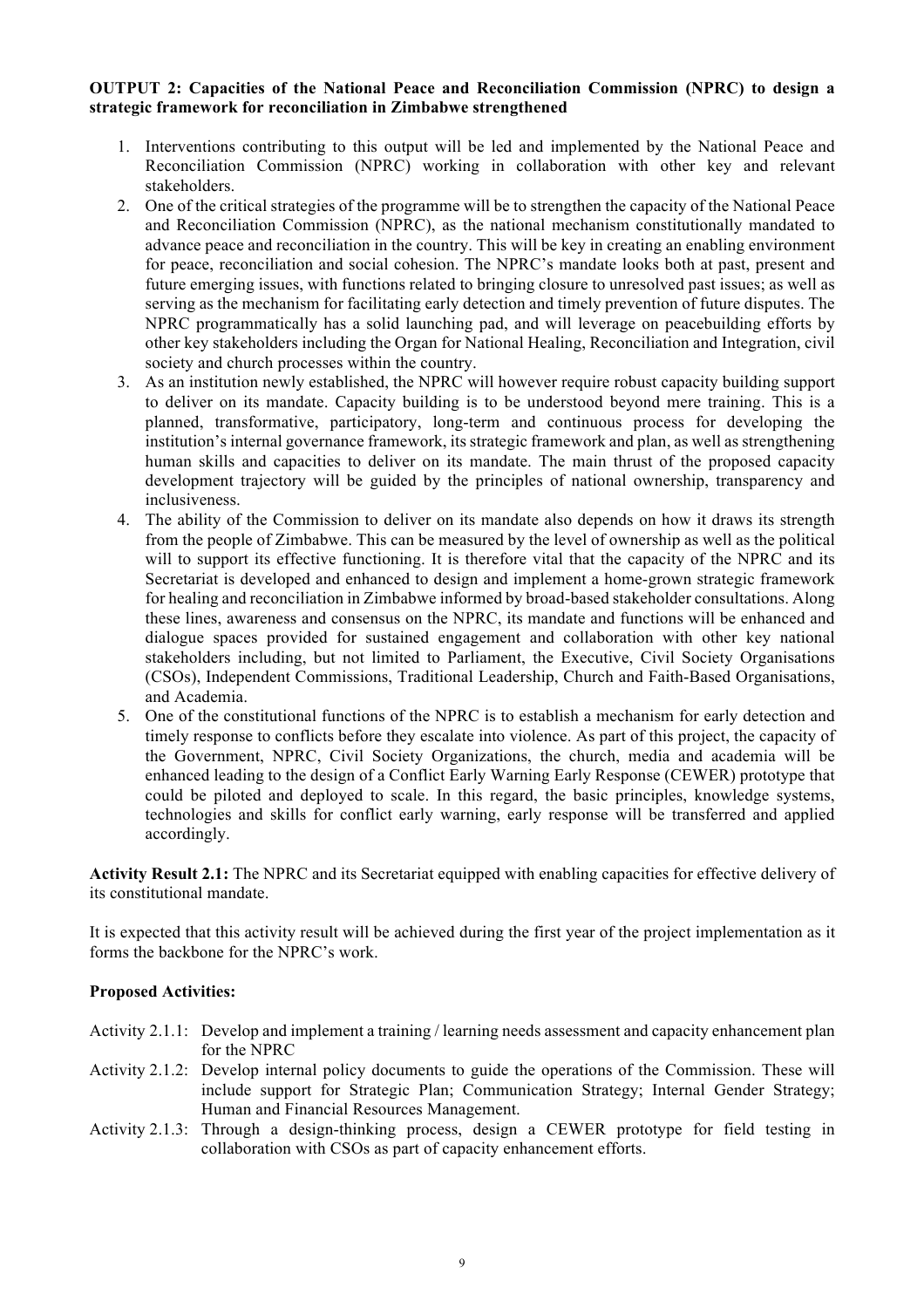#### **Activity Result 2.2: NPRC strategic stakeholder engagement processes around peace and reconciliation undertaken**

### **Proposed Activities:**

- Activity 2.2.1: Commission action-oriented research on existing peacebuilding capacities; conflict analysis (including sources and causes); existing mitigation and resolution mechanisms and practices to inform NPRC programming.
- Activity 2.2.2: Convene dialogue sessions at national level with key stakeholders including, but not limited to Government, Parliament, Independent Commissions, Church and Faith-Based Organisations, Civil Society Organisations, Business Community and Academia.
- Activity 2.2.3: Convene Provincial (at least 10) and District (at least 40) level consultative forums to consolidate and build consensus towards a shared understanding on healing and reconciliation in the country.

### **Expected Results**

- 1. NPRC and its Secretariat equipped with key enabling capacities to effectively execute its constitutional mandate
- 2. A collaborative and broadly owned national framework and implementation plan for reconciliation in Zimbabwe in place
- 3. NPRC internal organizational tools developed and implemented.
- 4. Strategic partnership for Peace and Reconciliation in place at the national level and supporting the efforts of the NPRC.
- 5. A collaborative CEWER prototype rolled out and scaled up

### **OUTPUT 3: Dialogue and consensus building processes towards nationally shared values strengthened**

- 1. Within the context of this project, this inter-linked pillar will be delivered by multiple stakeholders including Policy Institutions, Independent Commissions, Oversight Institutions, CSOs, Faith-Based Organisations and the Private Sector among others.
- 2. A critical component for fostering a conducive environment for peace and development is linked to the ability of citizens (both men and women) to engage on issues affecting their daily lives in a peaceful and tolerant manner. To be able to do so, there is need for strengthening the dialogue, mediation and problem solving skills of individuals and institutions, while also providing safe spaces and platforms for sustained engagement and consensus building on potential divisive critical issues.
- 3. Building on previous programmes and learning from experiences in other contexts, consensus building is a key tool for enhancing confidence between institutions, between citizens and their leaders, amongst leaders themselves as well as between sectors. Increase in levels of confidence can in turn foster collective action – where a nation can collaboratively rally around critical development issues in unity. A pre-condition to this is the importance of commonly shared values that bind societies together.
- 4. Working towards nationally shared values or national compact, requires an enlargement of safe and neutral spaces for strategic dialogue within a cross section of Zimbabwean leaders. In this regard, the Constitution of Zimbabwe provides the bedrock to foster constructive dialogue and stakeholder engagement on the need for commonly shared values around the principle of constitutionalism. This project will therefore enable / establish / strengthen sector-specific dialogue platforms – including but not limited to Chapter 12 Independent Commissions, the Business Sector, Church and Faith Based Organizations, Civil Society Organizations, Academia, Culture and Arts Sector and Political Parties as entry points for consensus building around these values.
- 5. In addition and emerging from this process, a 'Dialogue Reference Group' (DRG) identified and capacitated within the project will be leveraged to steer and champion the various consensus building and dialogue processes. They will also be equipped through tailor-made training to support national processes – including working closely with the NPRC to link to broader socio-and economic issues.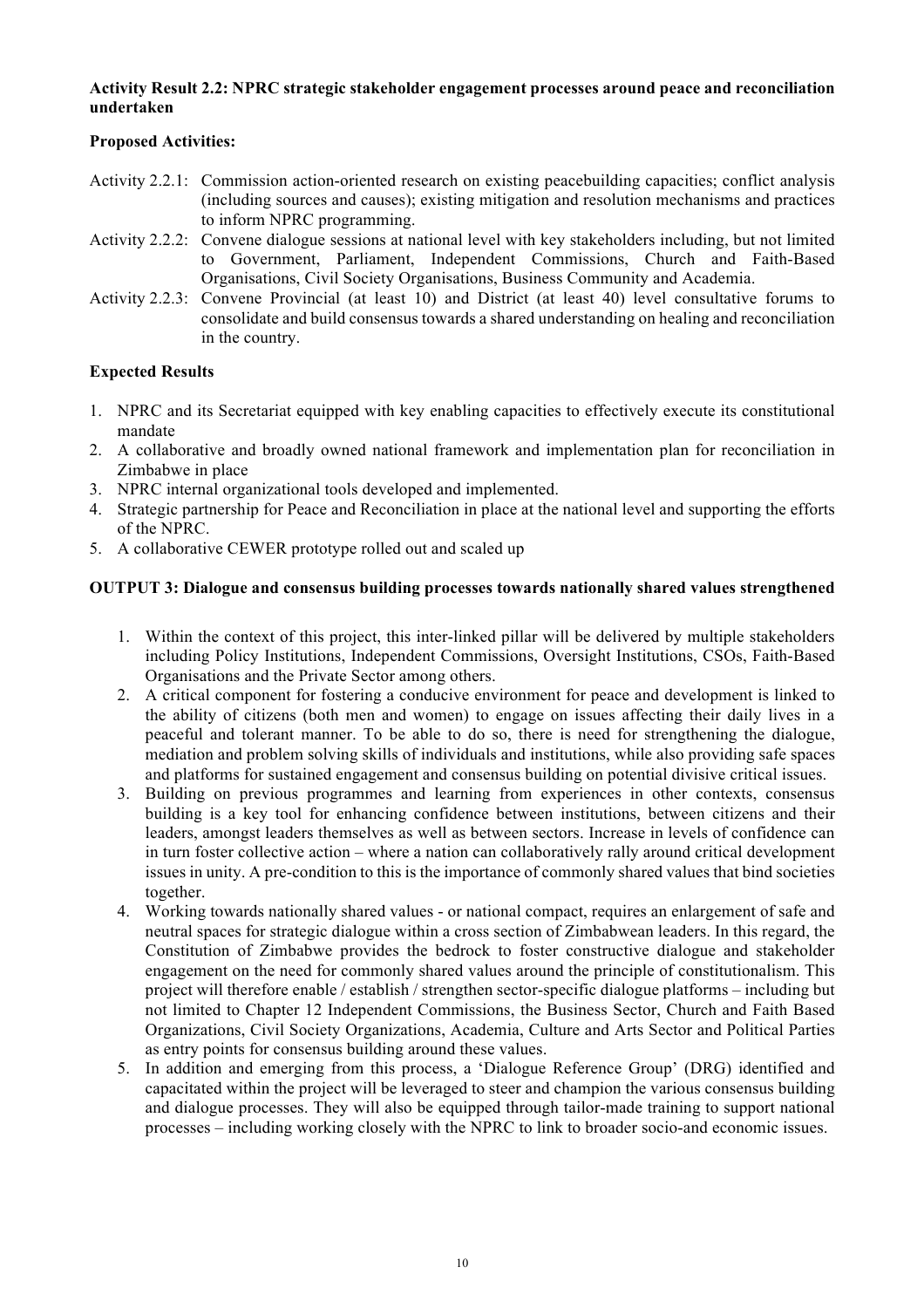**Activity Result 3.1:** Consensus and confidence building sessions towards nationally shared values including peace and reconciliation convened.

### **Proposed Activities:**

- Activity 3.1.1: Establish a Dialogue Reference Group (DRG) comprised of leaders from diverse sectors to steer high level dialogue and consensus building processes around shared values.
- Activity 3.1.2: Establish / enable / strengthen high-level platforms as spaces for safe and sustained dialogue and consensus building.
- Activity 3.1.3: Convene at least 12 sector-specific and multi-stakeholder consensus building dialogue sessions.

### **Expected Results**:

- 1. High level confidence and consensus building measures on potentially contested issues initiated.
- 2. Platforms and spaces for high-level structured and sustained dialogue on peace and development issues at national level and across sectors in place. This will include sector specific platforms including, but not limited to the Justice, Law and Order Sector; Business Community, Chapter 12 Institutions for Supporting Democracy; Church and Faith-Based Leadership; Civil Society Organizations, Culture and Arts Sector, Academia and Political Parties.
- 3. A pool of 20 high-level mediators, dialogue facilitators and negotiators facilitating consensus building measures on contested issues

#### **OUTPUT 4: Community peace building mechanisms are enabled and provide alternative mediation and dispute resolution services**

- 1. Under this programme, downstream support will target community structures and mechanisms with an aim of strengthening and expanding local level mediation, dialogue and dispute resolution capacities. This is expected to contribute to enhancing the resilience of communities against disruptive disputes and conflicts. Access to communities and their leaders will be through local authorities and traditional leadership and also Civil Society Organizations, Church and Faith Based Organizations and Community Based Organizations.
- 2. One of the key entry points will be through a coordinated approach, to enhance the capacities of locally led peacebuilding structures, including Local Peace Committees (LPCs) to deliver integrated dispute resolution services to communities. In doing so, a pool of local peace connectors (amongst community leaders across sectors and through the LPCs), will be nurtured through enrolling them in a tailored learning trajectory encompassing diverse skills for example, collaborative leadership, problem solving, facilitation and mediation. These local peace facilitators will be critical in facilitating community level engagement and dialogue, leveraging on the existing LPCs structure. In collaboration with UN Women and women's organisations, a specific database of women local peace connectors and facilitators will be set up.
- 3. To complement efforts geared at enhancing community capacities for dispute resolution, the programme will support community peace dividends initiatives, targeting community inhabitants, their leaders and representatives. This initiative will include developing a guiding framework for community peace dividends engagement and the setting-up of a Catalytic Fund by the Responsible Party (RP) and launched in the communities where LPCs are already established and operational. The focus will not only be on revitalizing the local economic and access to livelihoods, but on encouraging collaboration amongst and between communities, enhance tolerance and foster collective engagement. A strong conflict and gender sensitive approach will be integrated throughout the framework and the setting-up of the Catalytic Fund, while community ownership will be guaranteed through their involvement in the selection process of Catalytic Fund beneficiaries. This initiative will target a total of 150 communities, with a focus on supporting micro-enterprises headed by women, youth or differently abled persons to empower them economically as well as facilitate their active participation in peace and social cohesion building initiatives.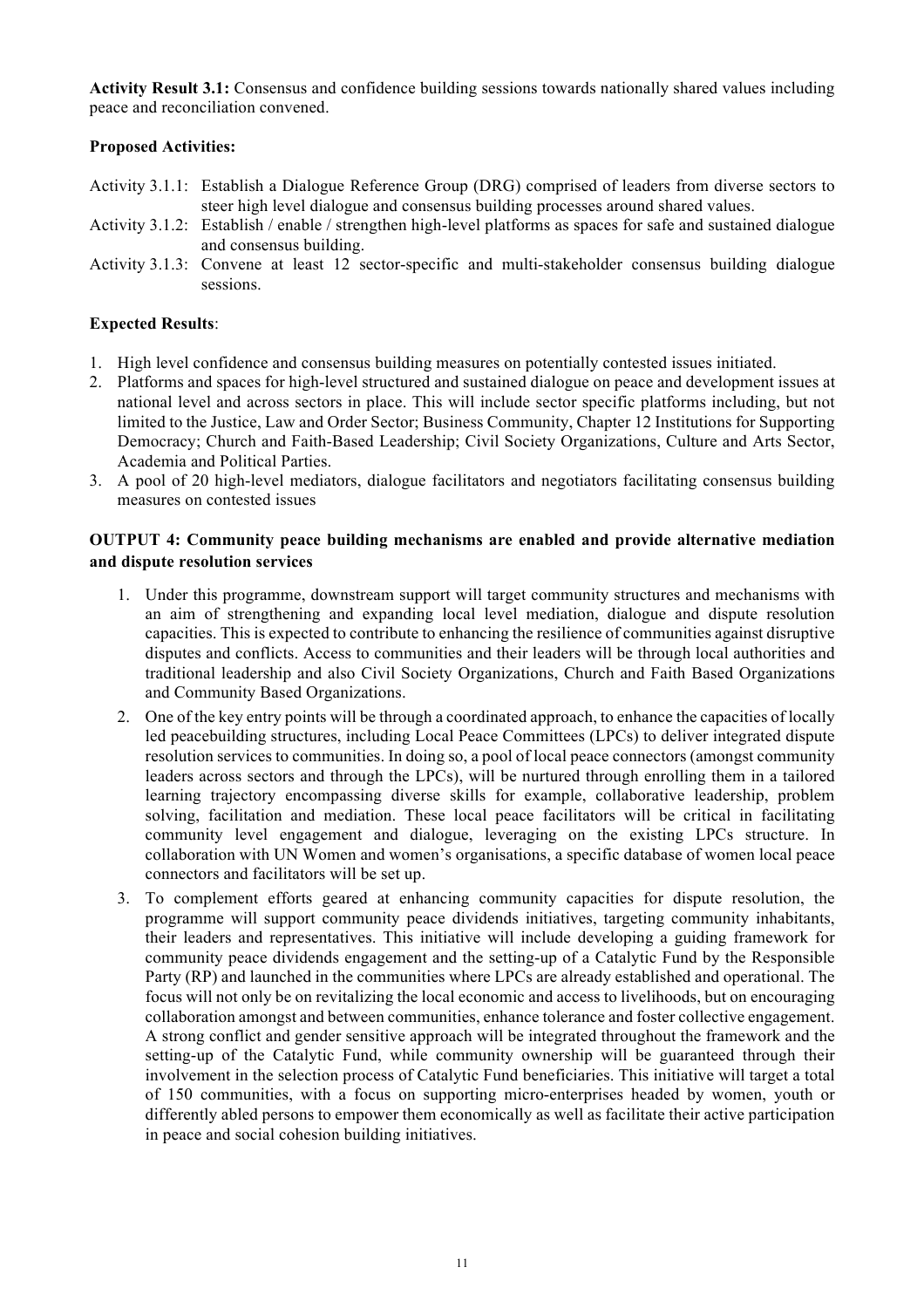**Activity Result 4.1:** A tailor-made and coordinated capacity enhancement framework (with a catalytic fund) for community dispute and conflict resolution developed and rolled out.

### **Proposed Activities:**

- Activity 4.1.1: Undertake a mapping of key actors involved in community peace building and identify potential locations where local peace structures could be established or strengthened
- Activity 4.1.2: Develop and implement a capacity enhancement plan for key actors (mechanisms and organisations) including the design of a dispute resolution tracking tool.
- Activity 4.1.3: Set-up a community level pool of at least 250 local women and 250 Youth mediators and facilitators to support community cohesion building efforts.

**Activity Result 4.2:** Community Peace Dividends initiatives targeting women and youth scaled up in selected regions

#### **Proposed Activities:**

- Activity 4.2.1: Develop a framework to guide and benchmark community peace dividends initiatives
- Activity 4.2.2: Select a sample of communities at risk, equip them with necessary skills and provide seedsupport to initiate at least an additional 90 community peace dividends programmes and scale up at least 20 from the existing pilots (with a focus on women and youth led initiatives)
- Activity 4.2.3: Provide conflict sensitive tailor-made business incubation and start-up training for youth, women and community leaders

### **Expected Results:**

- 1. At least 150 local peace committees supported by 200 peace facilitators in complimenting national efforts in facilitating disputes and conflict resolution and mediation cases
- 2. At least 150 communities and their leaders 100,000 people access alternative dispute resolution (ADR) services through local peace committees
- 3. A database of 250 Women and 250 Youth mediators and facilitators respectively is set up.
- 4. A Catalytic Fund for community peace dividends initiatives is set up and supporting community peace dividends initiatives for women and youth

### **Strengthening national capacities for peacebuilding in Zimbabwe through UNDP Technical Expertise**

A mixture of resources will be made available by UNDP to allow the programme to achieve the above. These include UNDP providing technical expertise, policy advisory, programme management and coordination (including M&E, communication and knowledge management services) for the main aspects of this programme. Innovative approaches to programme design and delivery will also be required and state-and nonstate collaboration will be key. The programme will benefit from over 10 years of UNDP's experience in supporting peacebuilding interventions in the country, as well as lessons drawn from its global support to infrastructure for peace. The programme will also leverage on in-country skilful experts, experienced trainers and facilitators, and advisors. The body of knowledge accumulated over the years, and the documentation of peacebuilding initiatives will provide additional resources to build upon.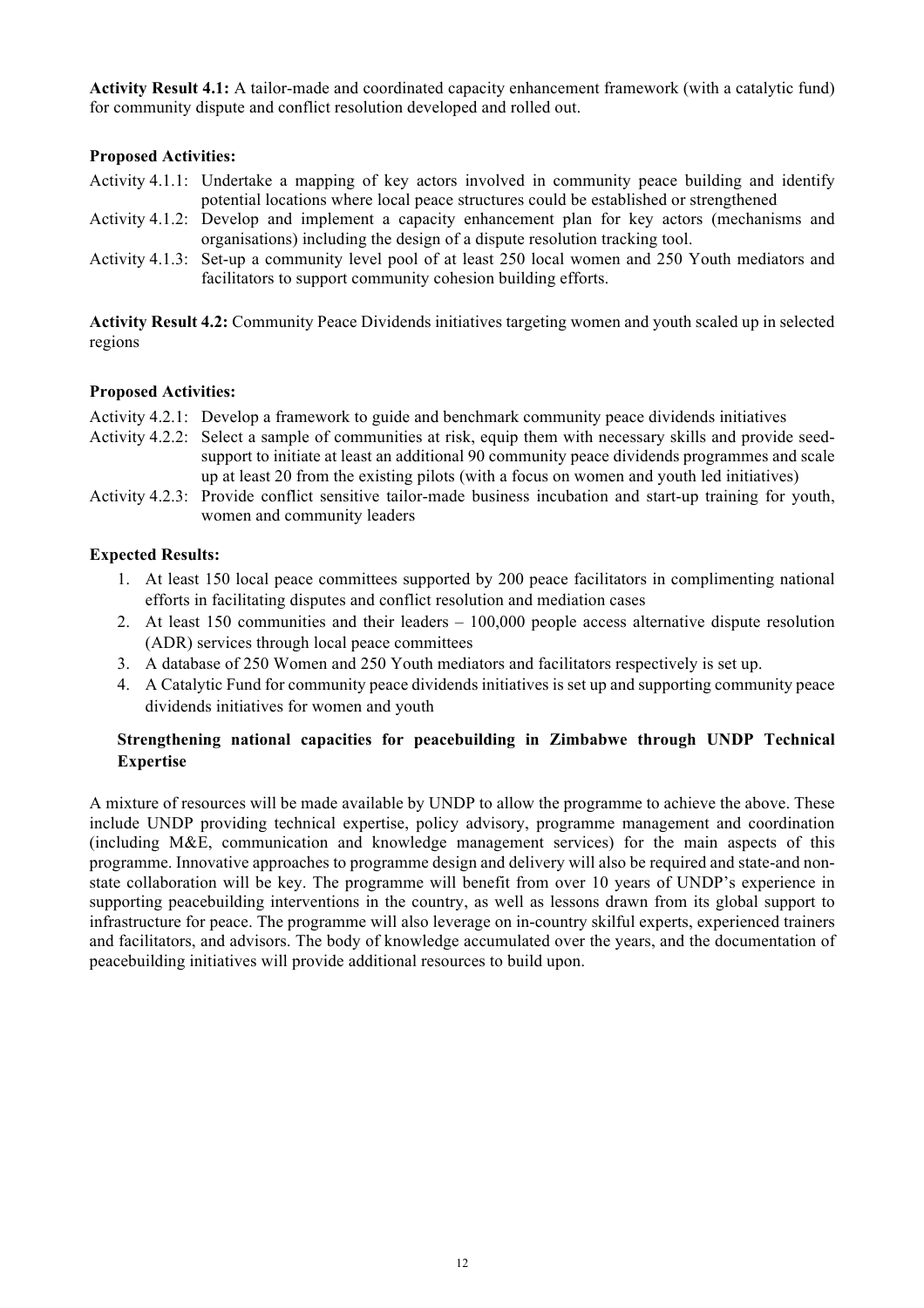### **Partnerships**

Through stakeholder consultations, it has been observed that UNDP has made useful contributions to peacebuilding and conflict resolution, helping to increase individual community and government capacities for peace-building, and to counter various drivers of conflict in Zimbabwe<sup>9</sup>. It also acknowledges that many other peace practice organizations and partners have also made significant progress in the implementation of their peace-building and social cohesion programmes. The recent consultations further observed that progress in peace-building has been disparate and uncoordinated – resulting in non-achievement of impact due to duplication, supporting "highway communities", mistrust among partners, and "rent-seeking" tendencies. In this regard, UNDP has a special role to play in coordinating people-driven development efforts – without policing or interfering with partner mandates. In the end, the impact of the peace-building ecosystem will be defined by the extent to which individual partners collaborate and partner on the basis of comparative advantage.

As elaborated in the strategy section of this programme document, a collaborative approach will therefore be employed in the delivery of the results in this programme. Using an I4P approach, this programme is built on the understanding that sustainable peace and social cohesion is only possible if both state and non-state actors – at national and local level, leverage their skills, resources, power and influence to foster collaboration. While this is true, the implementation of the programme will also require partnership between Government, Justice, Law and Order Sector (JLOS), Chapter 12 Institutions, Civil Society, Business, Employer and Employee Organisations, Traditional Leadership, Local Authorities, Church and Faith-Based Organizations, Political Parties, International Non-Governmental Organisations (INGOs) and the UN to be based on the diverse areas of comparative strength. The Government, through the Executive, will support the policy engagement and dialogue processes; while through Parliament, engagement around political party dialogue will be enhanced.

The NPRC as the anchor of the programme will lay the foundation for facilitating national cohesion by addressing historical conflict issues as outlined in its functions in the constitution. Civil Society Organizations, given their outreach and access to citizens will support efforts towards consolidating platforms for consensus building and fostering collaboration – while faith-based institutions will be critical in facilitating community engagement in peace and cohesion building.

The Church plays a critical role in mobilizing communities around matters of faith and these avenues provide a formidable entry point for peace sensitization and outreach programmes. Through the Churches and in collaboration with traditional leaders and local authorities, capacity building efforts will aim at strengthening mediation and dialogue capacities of communities through LPCs.

The UN including UNDP and UNWOMEN will leverage their trusted and impartial position to provide platforms for high-level dialogue in collaboration with the NPRC as the lead institution. While it might not be possible to integrate all stakeholders in the programme, a Community of Practice (COP) on Peace Building and Reconciliation bringing together various stakeholders will meet on a quarterly basis to share experiences and also learn from the progress made by the programme.

In doing so, this programme will build on ongoing support to peace building interventions and the COP will provide a vehicle for linking and learning.

#### **Risks and Assumptions**

 $\overline{a}$ 

- 1. Risk 1: For the NPRC to effectively execute its mandate, there is need for stakeholders' buy-in and understanding of its role and function. The assumption is that key stakeholders are not all familiar with the NPRC Bill, the mandate of the Commission, its life-span or opportunities for engagement. To manage expectation, while ensuring full buy-in from other key stakeholders, UNDP will continue to support broad-based consultations, as well as dialogue engagement between the NPRC and key stakeholders, to ensure confidence-building around its mandate.
- 2. Risk 2: If the NPRC is not fully resourced (staff, offices, budget, etc.) this will undermine its ability to deliver on its core functions. In addition to the catalytic support provided by UNDP to the NPRC, efforts will be geared towards mobilizing additional resources, and enabling engagement with development partners. Mitigation efforts will include encouraging synergies and partnership building between the NPRC and other key Institutions (including Parliament of Zimbabwe, Independent Commissions, CSOs, FBOs, CBOs, Academia, Political Parties, Women and Youth, Traditional Leadership and Local Authorities).
- 3. Risk 3: Lack of coordination and collaboration amongst the partners of the programme or between the partners and other peacebuilding organizations. Strong coordination is needed to avoid overlaps and

 $9$  Assessment of Development Results (ADR) in the Republic of Zimbabwe (2015)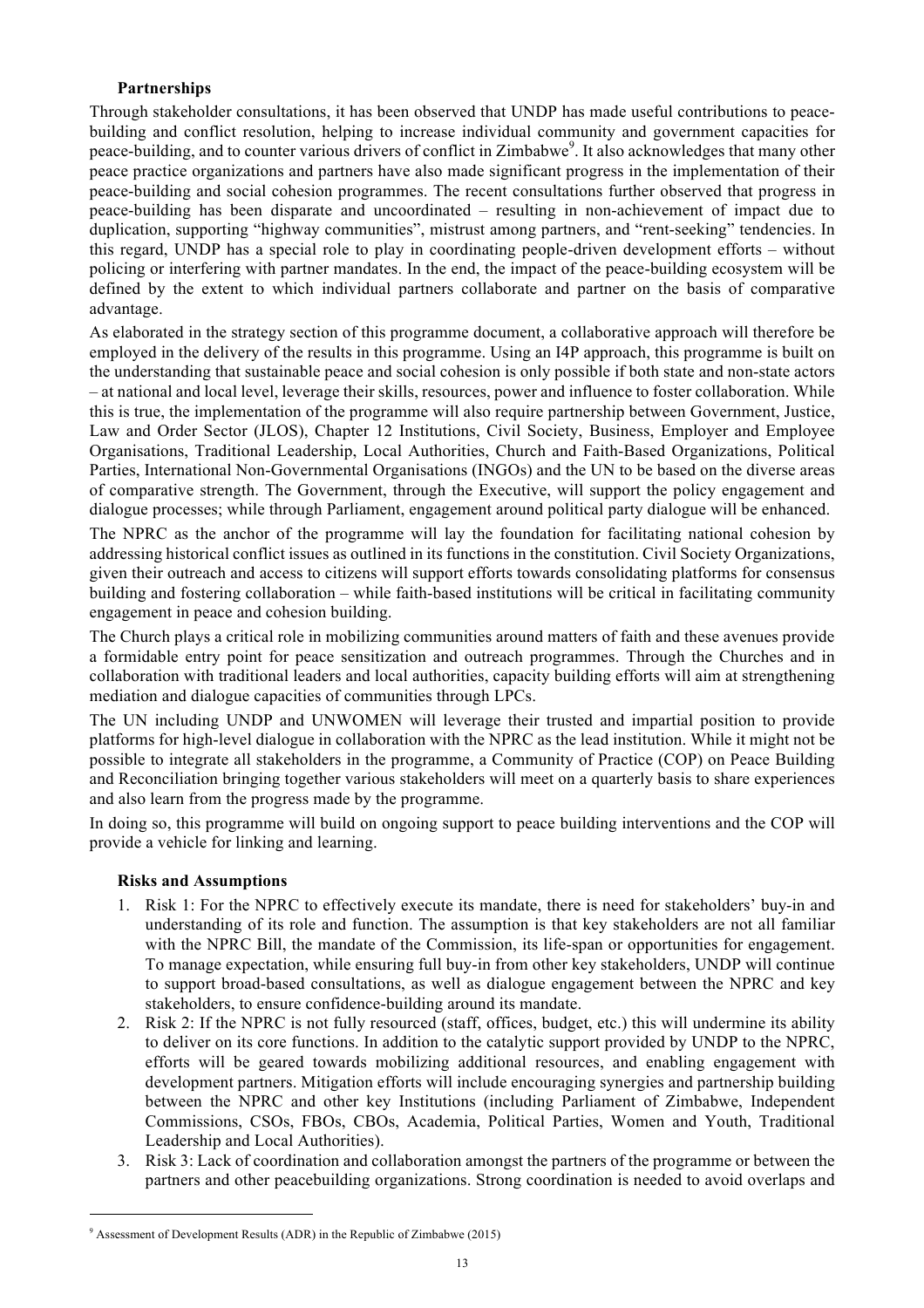duplication of efforts, while building on synergies and the comparative strengths of all partners. To address and anticipate this risk, Government and UNDP will facilitate exchange sessions, information sharing through a Community of Practice and Brownbag Series, while strengthening programmatic coordination mechanisms.

4. Risk 4: Limited participation of women and youth in peace building and social cohesion initiatives at sub-national levels. This will undermine the necessary gender perspectives needed for a balanced programme implementation. The programme will enhance mechanisms for mainstreaming women and youth participation during planning and implementation of proposed interventions.

#### **Stakeholder Engagement:**

The design of this programme is informed by broad stakeholder consultations and engagement. Bilateral stakeholder engagements led by a Peace Building Expert sought to identify the progress that has been made in peace building. This also included mapping the lingering gaps as well as identifying priority areas requiring sustained engagement. A total of 15 bilateral sessions with Government representatives, civil society representatives, Women and Youth Groups; Traditional leadership; Faith-based organisations and Academia were held. In addition, 2 multi-stakeholder validation sessions were convened to validate the priorities identified during the consultations. It is expected that the same framework will be employed for regular analysis, learning and exchange throughout the implementation of the programme. In terms of target groups, this programme will adopt a hybrid approach – between upstream policy and institutional strengthening, while also engaging in downstream work with communities to enhance their dispute and conflict resolution capacities.

Through its upstream support, the intended beneficiaries of this programme will be national institutions, including the NPRC, Chapter 12 Commissions (ZHRC, ZEC, Media Commission, Gender Commission), Key Government Ministries and Departments, Non-Governmental Stakeholders – CSO, FBOs, through NANGO structures, the Academia, Media and Business, Employer and Employee Organisations) as well as Community Leadership Structures (including Councillors, Chiefs, Religious Leaders, Women and Youth Groups, etc.). National level engagement and dialogue targeting leadership within these various sectors is expected to benefit a total of 2.000 leaders (at least 40% women).

At the community level, while it is expected that this intervention will benefit all Zimbabweans, the programme is designed to specifically target at least 100,000 citizens (with at least 50% being female) through the local level dialogue outreach programmes as well as the community peace dividends initiatives. These will be accessed through Community Based Organizations. With regards to the community dividends initiatives, this programme will target households in at least 150 communities and their leaders to be identified at the inception of the programme. The interventions will target community inhabitants, their leaders and representatives. The existing 88 Local Peace Committees<sup>10</sup> will be a starting point, by further enhancing their capacities to mobilise local level peace and mediation initiatives. With an annual expansion of at least 5% for the duration of the programme, at least 150 LPCs will directly benefit at least 100,000 inhabitants, who will receive mediation and dispute and alternative dispute resolution (ADR) support services. While the community peace dividends initiatives will also be launched in the same communities where the LPCs are operational, the focus will not be solely to revitalise the local economy, rather to foster and deepen collaboration between communities, enhance tolerance and foster collective engagement. To reach the underserved and vulnerable groups, the programme will develop participatory and ownership enhancement mechanisms and increase greater inclusion. The indirect beneficiaries would be the wider communities in the districts and their local institutions. Households will be selected in a conflict-sensitive manner based on the risk levels, ability to work on proposed programmes and proximity to programme sites. Communities will be involved in identifying the most vulnerable households as well as programmes which have potential to contribute to strengthening social cohesion and societal resilience.

<sup>&</sup>lt;sup>10</sup> Established by the facilitation of the Ecumenical Church Leaders Forum (ECLF) with support from UNDP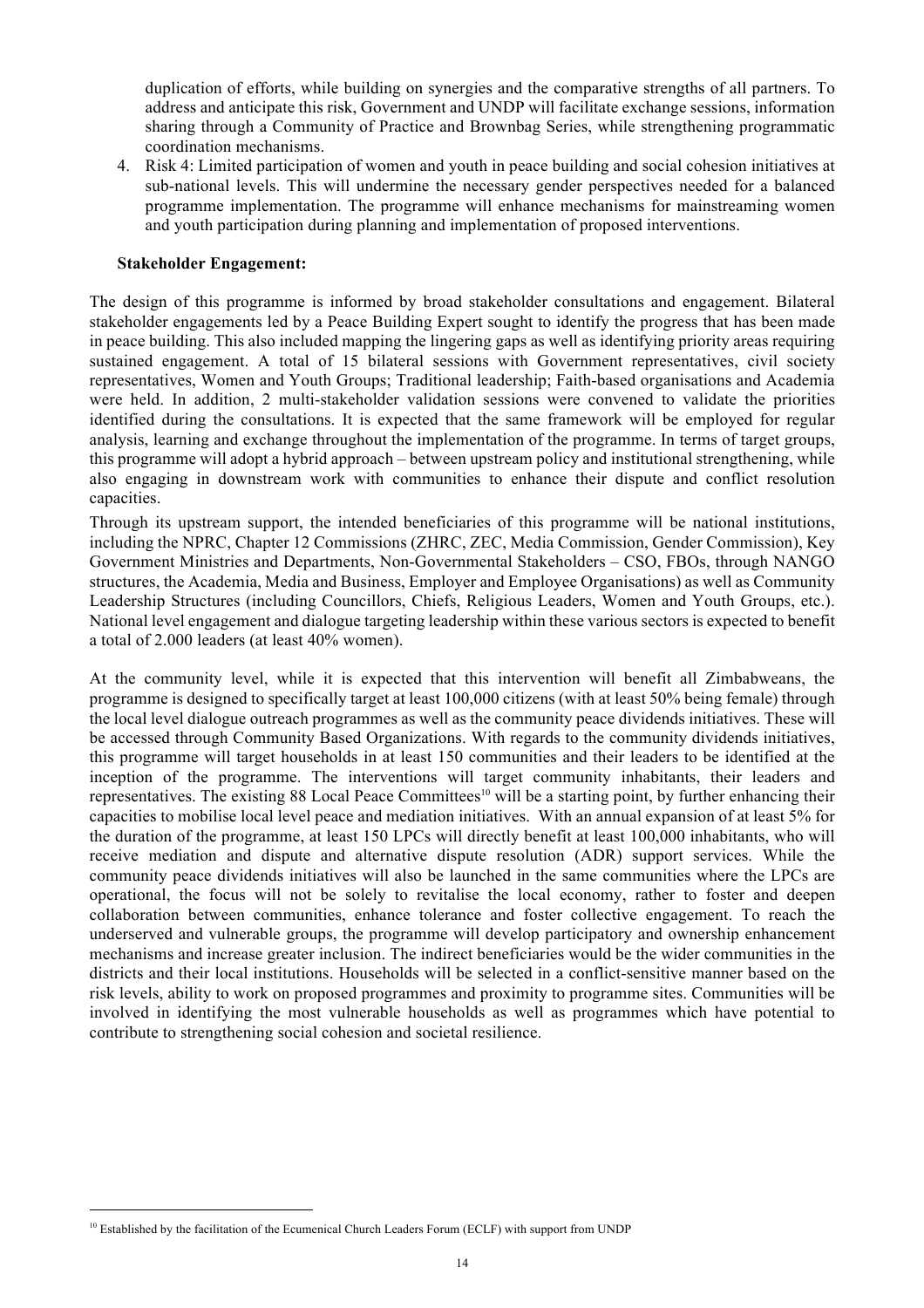Anchored in the UNDP Strategic Plan (2014-2017) guiding principle of targeting, this programme will aim at increasing the participation and engagement of marginalized groups, in particular women, and youth in peacebuilding and reconciliation processes. There is a recognition that women's participation in peacebuilding initiatives, both at community and national level, has been limited and very often accompanied by a focus on numbers instead of qualitative engagement. To address these challenges, UNDP will work closely with UN Women and the women's organisations to establish a pool of women mediators and peace facilitators both at national and local levels. In addition, for all its initiatives, the programme will gather data and provide an analysis of women's participation, with a focus on qualitative participation illustrated by the role played, the input provided and the contribution made by women. Another entry point will be by supporting the NPRC's engagement with the Gender Commission, Relevant Parliamentary Portfolio Committees, such as Gender, the Women's Parliamentary Caucus and women's organizations. Finally, LPC led community dividends initiatives will support micro-enterprises headed by women and youth to empower them economically as well as facilitate their active participation in peace and social cohesion building initiatives. Recognizing the potential of youth as agents for peace as well as the specific issues they face, the programme will include targeted interventions to increase their participation in peacebuilding processes. UNDP and its partners will engage with youth's networks and organizations, the Zimbabwe Youth Council and the Ministry of Youth, Indigenisation and Economic Empowerment to identify opportunities for joint activities and interventions. This will include constituting a database of young peace facilitators and mediators, facilitating dialogue platforms of engagement between key stakeholders and youth representatives, carrying out a tailor made training for young leaders, while creating linkages between existing "Youth Corners"/ Youth Peace Clubs established in Nkayi District and Local Peace Committees.

#### **South-South and Triangular Cooperation**

Under this programme, opportunities for institutionalizing South-South cooperation will be explored around two main areas, namely; Strengthening the NPRC drawing from continental experiences; and secondly, the development of a national Conflict Early Warning and Early Response system. In terms of experiences where peace and reconciliation mechanisms have been operationalized, opportunities for institutionalized engagement will be explored with Kenya's National Integration and Cohesion Commission (NCIC) and the National Peace Council in Ghana amongst others. In this case, lessons from these contexts will be drawn while opportunities for mutual learning including strategic learning trajectories and peer-mentorship possibilities explored. In as far as Conflict Early Warning and Early Response is concerned, South South Cooperation (SSC) opportunities will build on the learning exchange visit conducted in October 2015 to Kenya where experiences on establishing robust nationally owned CEWER system were gained. In this case, opportunities for systematic partnership between the Government of Zimbabwe and NPRC with the National Steering Committee for Peace Building and Conflict Management – the Government body that manages the Kenya CEWER will be explored. Where appropriate, a collaboration agreement including a peer-mentorship programme with UNDP Kenya will be explored. In this regard, additional experiences could be drawn from regional early warning systems for example SADC's Conflict Early Warning Centre; IGAD's Conflict Early Warning System (CEWARN and ECOWAS's regional mechanism – ECOWARN).

#### **Knowledge**

The production of actionable knowledge for policy and practice within the field of peace building and reconciliation will be a key priority in this programme. To start off, a baseline on the levels and indicators of Social Cohesion in the country will be undertaken under the leadership of the NPRC, and in collaboration with the Academia and other key stakeholders. Leading to this process, a broader research programme on the capacity and role of traditional mechanisms as provided by the Chieftaincy in Zimbabwe will be documented. Chiefs provide a foundation for community dispute and conflict resolution and this documentation will provide a useful baseline study both for the NPRC as well as for enhanced collaboration with other Peace Building Stakeholders. Effectiveness of dialogue, consensus building and confidence building measures in national development processes has gained both policy and practice importance in as far as social cohesion is concerned.

The 2016-2020 programme, stories of how dialogue continues to be leveraged as a strategy for working towards national shared values; restoring relationships and fostering collaboration will be documented and shared both locally and globally. Tapping into the potential of media and the culture and arts sector, these stories will be broadcast through a host of channels to reach a much broader audience including the diaspora. The outcome of the consensus building dialogue process towards shared value systems will be documented throughout to feed into the work of the NPRC especially the development of a national reconciliation framework.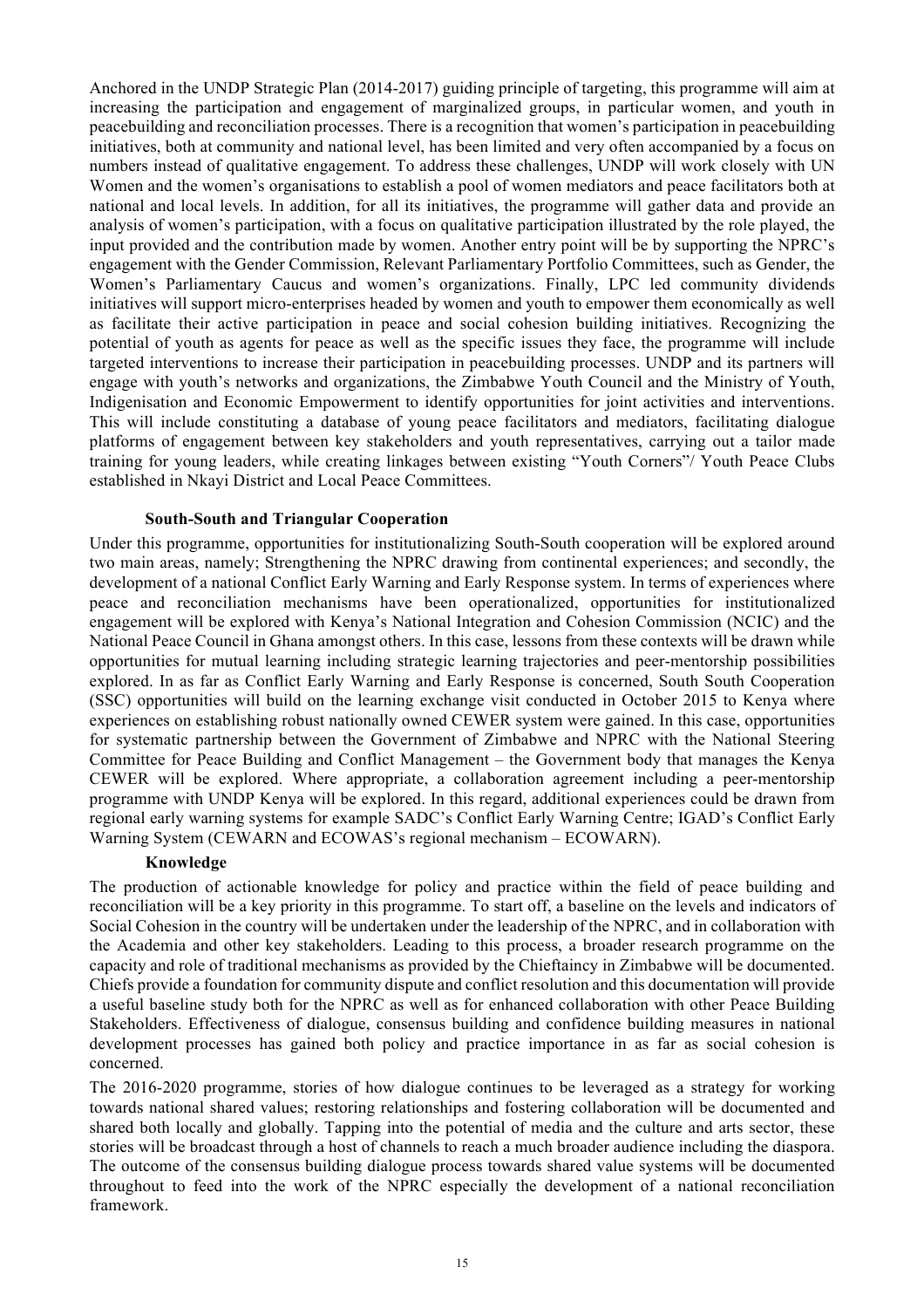Tapping into the local community peace initiatives, a series on 'People Building Peace' will be initiated and sustained with community testimonies of how local actors including women and youth engage in consolidating peace and cohesion within their locations. The testimonies will be documented annually and shared with other national stakeholders including UNDP offices through the global community of practice and team works. A comprehensive mapping and review of existing community level organizations and initiatives will also be undertaken.

In consolidating baselines for sustainable design of peace building interventions, a second volume on the History of Conflicts in Zimbabwe will be produced. Progress and lessons learned in the operationalization of the Peace Architecture – within the context of Zimbabwe will provide an inspiration to other countries seeking to operationalize similar mechanisms. A practice brief will be produced including reflections on the involvement and participation of women and youth in reconciliation at the end of the programme and shared through multiple channels. In terms of dissemination, engagement with the media will be key. Internal UNDP communications ecosystems; learning platforms including the established community of practice in Zimbabwe will form the basis for continued exchange and learning. Efforts will also be explored to disseminate the findings through partnerships with academic institutions for example, the Africa University and others. With support from the Governance and Peace Building Cluster at the UNDP Regional Service Centre (RSC), these knowledge products will be published and shared broadly within the UNDP community.

#### **Sustainability and Scaling Up**

The programme is aligned to the national development agenda – outlined in the Constitution where a mechanism for peace and reconciliation is provided for. Secondly, Peace and Security is a key thematic area within the national development plan – the ZIM ASSET. In this regard, UNDP's support is complimenting Government efforts in consolidating peace and social cohesion. A national implementation modality will be employed in the delivery of this programme where skills and expertise will be transferred to support national actors in the implementation, monitoring and review of the interventions. This will enhance sustainability of the interventions as skills will be resident within national institutions. To enshrine values of dialogue, peace and reconciliation, policy frameworks including preventative mechanisms for example the CEWER system will be established to scale up early detection and timely response to disputes. Community dispute resolution mechanisms will be embedded within existing community governance structures – rather than implemented by CSOs or CBOs. In this regard, LPCs will provide avenues for sustaining the interventions beyond UNDP support. Direct community involvement will form the basis for exploring sustainability. Efforts to scale up community peace dividends will be explored after the first year of the programme, based on the lessons learned and experiences gained. Intra-country exchange and learning sessions between local peace committees will facilitate the process of scaling initiatives to areas that require them.

# **V. PROGRAMME MANAGEMENT**

#### **Cost Efficiency and Effectiveness**

The proposed strategy is designed to deliver maximum results with available resources. Several strategies will be employed. First, the delivery of the programme will be through in kind collaboration with partners. This builds on the experiences from the previous programme cycles and also from other programming experiences in (e.g. Kenya), where integrated and collaborative programming provides for effective delivery of programmes. Services for example, strategic planning for the NPRC, capacity building and training support will tap into the expertise of responsible partners – minimising dependency on consultancy services that tend to be expensive. UNDP's technical expertise within the Country Office (CO) and across programmes will also be harnessed to strengthen national and community capacities for peacebuilding, dialogue and reconciliation in the country. In situations where experiences from other contexts are required, the CO will explore partnerships with other UNDP COs to identify cost-effective ways of addressing capacity needs. In terms of allocation of resources, a deliberate effort will be made to ensure that costs associated with direct beneficiaries are prioritised while ensuring that the locations for workshops, conferences and dialogue forums are identified based on a cost-benefit analysis. In situations where joint activity planning is possible – for example on efforts geared towards strengthening the participation of women in peacebuilding, partnerships with UN Women and Women focused groups will be explored so as to make good use of the existing competences and skills.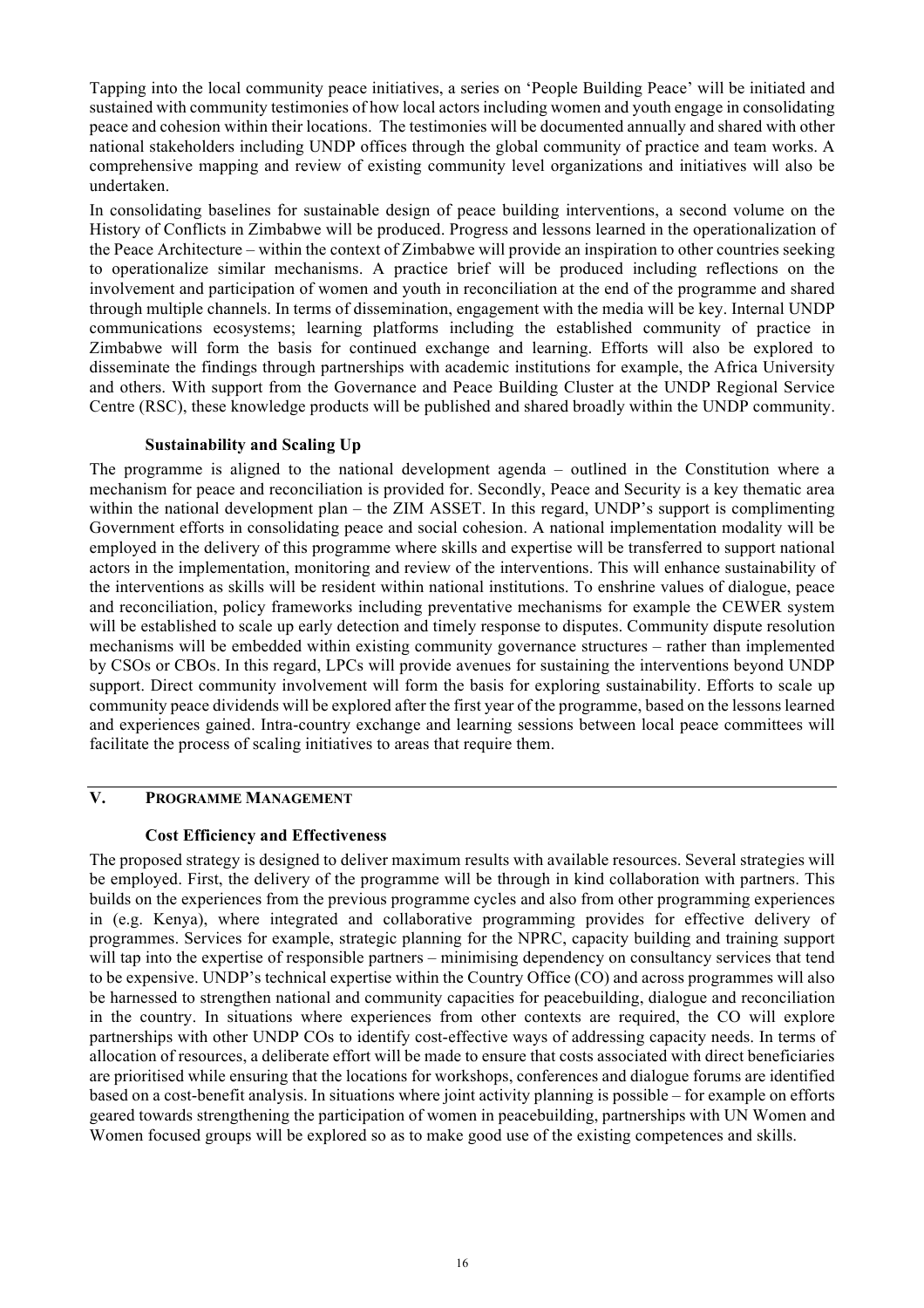#### **Programme Management**

This programme proposes to foster and promote collaboration of inter-related partners under one support framework as a way of maximizing results. The programme will draw upon strengths of each partner and collectively contribute to the outcomes expected from the Zimbabwe United Nations Development Assistance Framework (ZUNDAF) and outlined in the 2016-2020 UNDP Country Programme Document (CPD). Under the leadership of the Government, the Programme in the delivery of upstream policy and institutional strengthening support, targets key national institutions based both in the capital city – Harare and within the Provinces and Districts. Community downstream engagements will target specific districts to be identified at the inception phase through broad site scoping exercises. A combination of national implementation modality (NIM) and direct implementation where possible, will be applied in the delivery of this programme. UNDP will be responsible for Programme Support which will include technical and advisory support for enhancing the capacities to deliver the programme, support partnerships development and resource mobilisation efforts.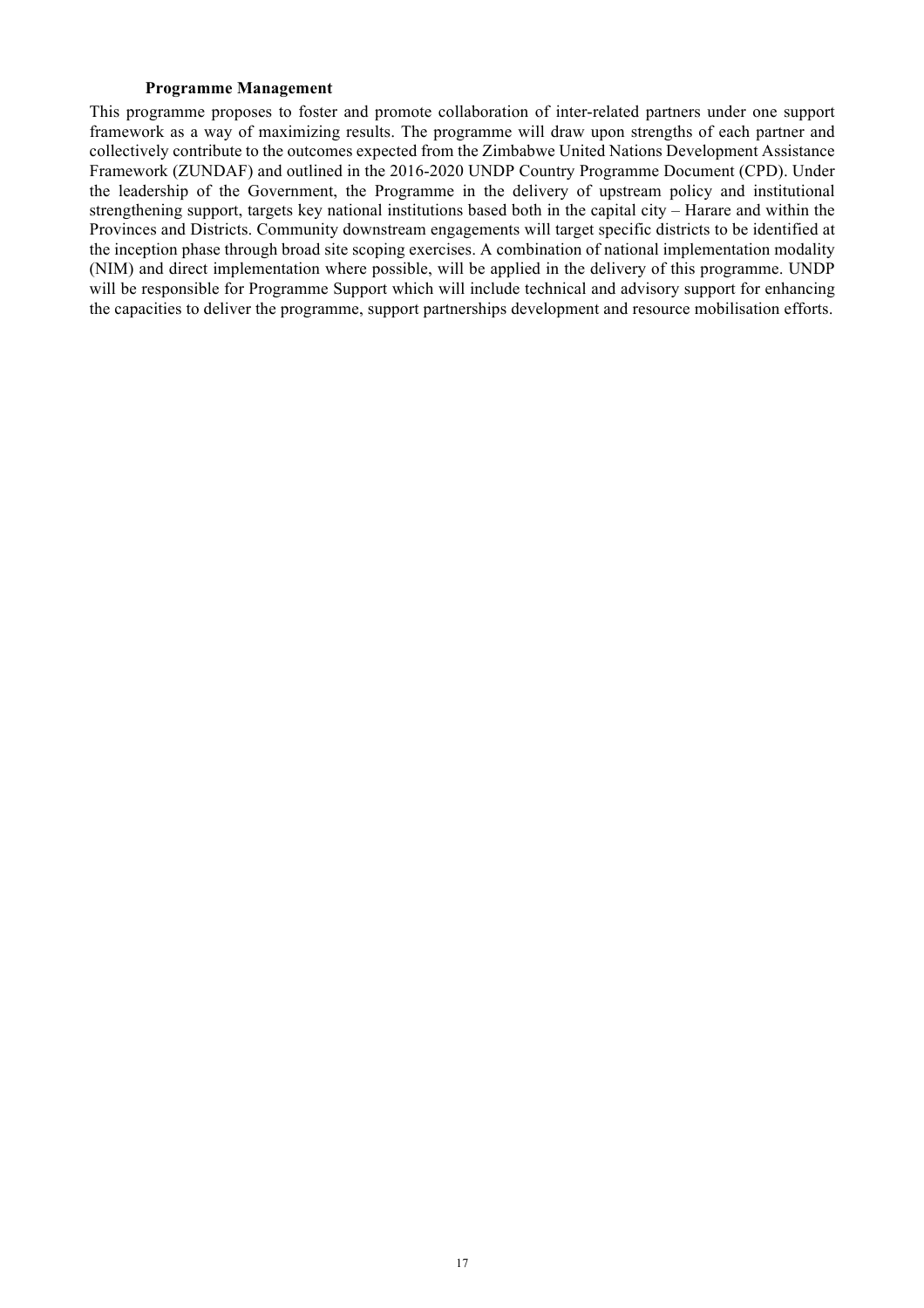### **VI. RESULTS AND RESOURCES FRAMEWORK**

### **Intended Outcome as stated in the UNDAF/Country [or Global/Regional] Programme Results and Resource Framework:**

Increased citizen participation in democratic processes in line with the provisions of the Constitution and relevant international norms and standards.

**Outcome indicators as stated in the Country Programme [or Global/Regional] Results and Resources Framework, including baseline and targets:**

**Outcome Indicator:** Number of national and subnational institutions able to lead and coordinate reconciliation and dispute resolution processes increased **Baseline:** 0

**Target:** 2

#### **Applicable Output(s) from the UNDP Strategic Plan:**

**-** Output 5.5. Policy frameworks and institutional mechanisms enabled at the national and sub-national levels for the peaceful management of emerging and recurring conflicts and tensions - Output 5.6. Mechanisms are enabled for consensus-building around contested priorities, and address specific tensions, through inclusive and peaceful processes

**Programme title and Atlas Programme Number:** TBD

| <b>OUTPUTS</b>                                                                                                       | <b>OUTPUT INDICATORS</b>                                                                                                                                                                                                                                                                                                                                                                                                                                                                                                                                               | <b>ACTIVITIES</b>                                                                                                                                                                                                                                                                                                                                                                                                                                                                             | <b>ROLE OF PARTNERS</b>                                                    | <b>INPUTS</b> |
|----------------------------------------------------------------------------------------------------------------------|------------------------------------------------------------------------------------------------------------------------------------------------------------------------------------------------------------------------------------------------------------------------------------------------------------------------------------------------------------------------------------------------------------------------------------------------------------------------------------------------------------------------------------------------------------------------|-----------------------------------------------------------------------------------------------------------------------------------------------------------------------------------------------------------------------------------------------------------------------------------------------------------------------------------------------------------------------------------------------------------------------------------------------------------------------------------------------|----------------------------------------------------------------------------|---------------|
| <b>OUTPUT 1: Internal Government</b><br><b>Coordination Capacities for Peace</b><br>and Social Cohesion Strengthened | <b>Results Indicator 1.a</b><br><b>Extend to which a Government</b><br><b>Working Group on Peace and</b><br><b>Social</b><br><b>Cohesion</b><br>is<br>strengthening coordination and<br>collaboration on peace issues<br>Source:<br>Government<br>Data<br>Reports, Draft Policies, Draft<br><b>Bills</b><br>Frequency: Yearly<br>There is<br>$(2015)$ :<br><i>Baseline</i><br>currently no joint inter ministerial<br>entity working on peace and<br>social cohesion<br>Target (2016): A<br>Government Working<br>Group on Peace and Social<br>Cohesion is established | <b>Activity 1.1.1:</b><br>Convene consensus building sessions<br>leading to the establishment of a<br>Government Working Group on Peace<br>and Social Cohesion.<br>Activity 1.1.2:<br>Support tailored capacity<br>strengthening initiatives for the<br>Government Working Group on issues<br>related to peacebuilding and social<br>cohesion<br>Activity 1.1.3:<br>Convene quarterly coordination<br>meetings deepening foundations for<br>peace, dialogue and social cohesion<br>programme. | <b>OPC</b><br>$\bullet$<br>Key Government<br>Ministries and<br>Departments | \$750,000     |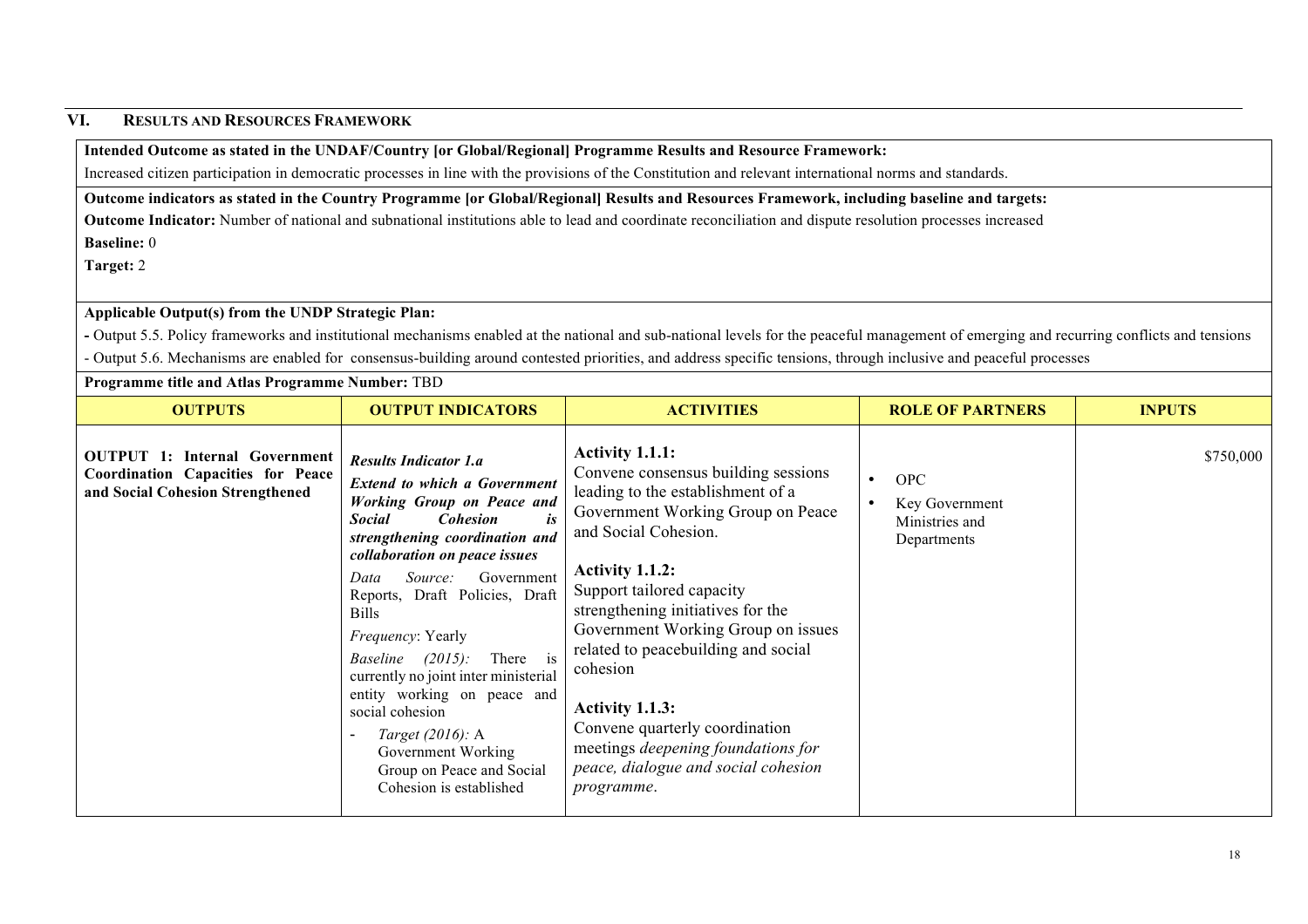|                                                                                                                                                                                          | Target (2017): At least one<br>draft policy or legislation<br>around peace and social<br>cohesion is developed with<br>input from the Working<br>Group<br>Target (2018): At least one<br>draft policy or legislation<br>around peace and social<br>cohesion is developed with<br>input from the Working<br>Group                                                                                                                                                                                                                                                                                                                                                                                                                    | Activity 1.1.4:<br>Facilitate engagement between the<br>Government Working Group on Peace<br>and Social Cohesion and key<br>stakeholders – including but not<br>limited to Independent Commissions,<br>Parliament, SDG Task Force.                                                                                                                                                                                                                                                                                                                                                                                                                                                                                                                                                  |                                                                                                 |             |
|------------------------------------------------------------------------------------------------------------------------------------------------------------------------------------------|-------------------------------------------------------------------------------------------------------------------------------------------------------------------------------------------------------------------------------------------------------------------------------------------------------------------------------------------------------------------------------------------------------------------------------------------------------------------------------------------------------------------------------------------------------------------------------------------------------------------------------------------------------------------------------------------------------------------------------------|-------------------------------------------------------------------------------------------------------------------------------------------------------------------------------------------------------------------------------------------------------------------------------------------------------------------------------------------------------------------------------------------------------------------------------------------------------------------------------------------------------------------------------------------------------------------------------------------------------------------------------------------------------------------------------------------------------------------------------------------------------------------------------------|-------------------------------------------------------------------------------------------------|-------------|
| <b>OUTPUT 2: Capacities of the</b><br><b>National Peace and Reconciliation</b><br>Commission (NPRC) to design a<br>strategic framework for<br>reconciliation in Zimbabwe<br>strengthened | <b>Results Indicator 2.a</b><br><b>NPRC</b> and its Secretariat are<br>equipped to effectively execute<br>its Constitutional mandate<br>Data<br>Source:<br>Parliament<br>Hansard, NPRC Annual Reports<br>Frequency: Yearly<br>Baseline (2016): The NPRC was<br>established<br>by<br>the 2013<br>Commissioners<br>Constitution,<br>were sworn in on 24 <sup>th</sup> February<br>2016<br>Target (2016): NPRC and<br>its Secretariat is in place<br>Target (2017): NPRC and<br>its Secretariat equipped with<br>relevant skills. Awareness<br>raising on the NPRC<br>mandate and functions<br>Target (2018): NPRC and<br>its Secretariat are able to<br>handle cases<br><b>Results Indicator 2.b National</b><br><b>Framework</b> and | Activity 2.1.1<br>Develop and implement a training / learning<br>needs assessment and capacity enhancement<br>plan for the NPRC<br>Activity 2.1.2:<br>Develop internal policy documents to guide<br>the operations of the Commission. These will<br>include support for Strategic Plan;<br>Communication Strategy; Internal Gender<br>Strategy; Human and Financial Resources<br>Management.<br>Activity 2.1.3:<br>Through a design-thinking process, design a<br>EWER prototype for field testing in<br>collaboration with CSOs as part of capacity<br>enhancement efforts.<br>Activity 2.2.1:<br>Commission action-oriented research on<br>existing peacebuilding capacities; conflict<br>analysis (including sources and causes);<br>mitigation<br>existing<br>and<br>resolution | <b>NPRC</b><br>$\bullet$<br>CSOs, FBOs<br><b>UNDP</b><br>$\bullet$<br>The Academia<br>$\bullet$ | \$1,050,000 |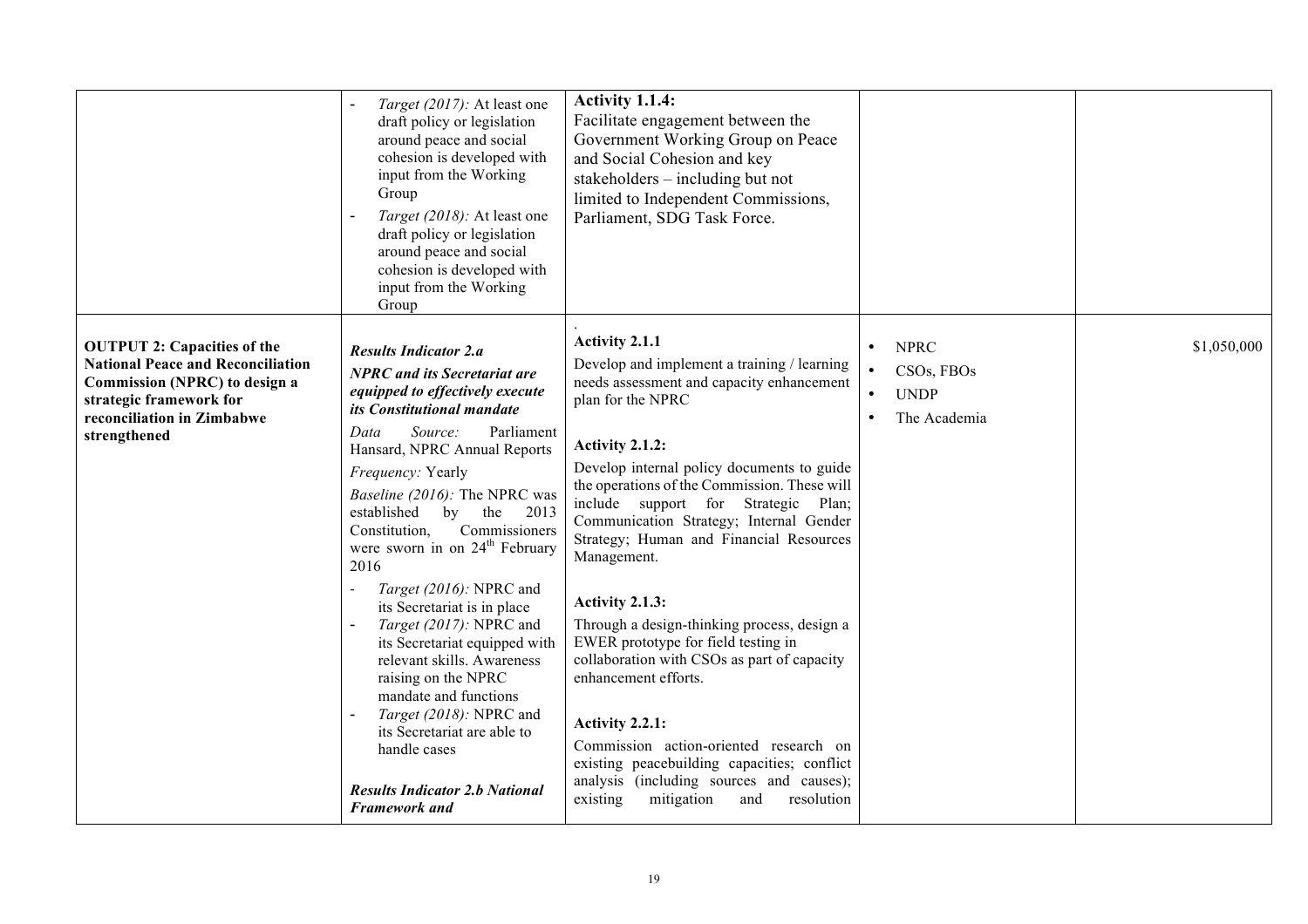| <b>Implementation Plan for</b>                                                                                                                                                                                                                                                                                                                                                                                                                                                                            | mechanisms and practices to inform NPRC                                                                                                                                                                                                                                                   | <b>Including Monitoring Costs:</b> |
|-----------------------------------------------------------------------------------------------------------------------------------------------------------------------------------------------------------------------------------------------------------------------------------------------------------------------------------------------------------------------------------------------------------------------------------------------------------------------------------------------------------|-------------------------------------------------------------------------------------------------------------------------------------------------------------------------------------------------------------------------------------------------------------------------------------------|------------------------------------|
| <b>Reconciliation in place</b>                                                                                                                                                                                                                                                                                                                                                                                                                                                                            | programming.                                                                                                                                                                                                                                                                              |                                    |
| Data Source: Strategic Plan,<br><b>NPRC</b><br>Annual<br>Report,<br>Thematic<br>Parliamentary<br>Committee on Peace and Security<br>Report<br><i>Frequency:</i> Every six months<br><i>Baseline (2015):</i> There is no<br>framework<br>national<br>and<br>implementation<br>plan<br>for<br>reconciliation                                                                                                                                                                                                | Activity 2.2.2:<br>Convene dialogue sessions at national level<br>with key stakeholders including, but not<br>limited to Government, Parliament,<br>Independent Commissions, Church and<br>Faith-Based Organisations, Civil Society<br>Organisations, Business Community and<br>Academia. | \$11,000                           |
| Target (2016) A draft<br>Internal Reconciliation and<br>Peacebuilding Strategy is<br>designed; At least 1<br>national awareness &<br>consensus building session<br>convened<br>Target (2017):<br>Development and roll out of<br>the Reconciliation<br>framework and<br>implementation plan; At<br>least 7 (Provincial) and 20<br>(District) awareness $\&$<br>consensus building sessions<br>Target (2018): At least 3<br>(Provincial) and 20<br>(District) awareness $\&$<br>consensus building sessions | Activity 2.2.3:<br>Convene Provincial (at least 10) and District<br>(at least 40) level consultative forums to<br>consolidate and build consensus towards a<br>shared understanding on healing and<br>reconciliation in the Country.                                                      |                                    |
| <b>Results Indicator 2.c Number of</b><br><b>NPRC</b> internal organizational<br>tools developed                                                                                                                                                                                                                                                                                                                                                                                                          |                                                                                                                                                                                                                                                                                           |                                    |
| Data Source: NPRC Annual<br>Report                                                                                                                                                                                                                                                                                                                                                                                                                                                                        |                                                                                                                                                                                                                                                                                           |                                    |
| Frequency: Every 12 months                                                                                                                                                                                                                                                                                                                                                                                                                                                                                |                                                                                                                                                                                                                                                                                           |                                    |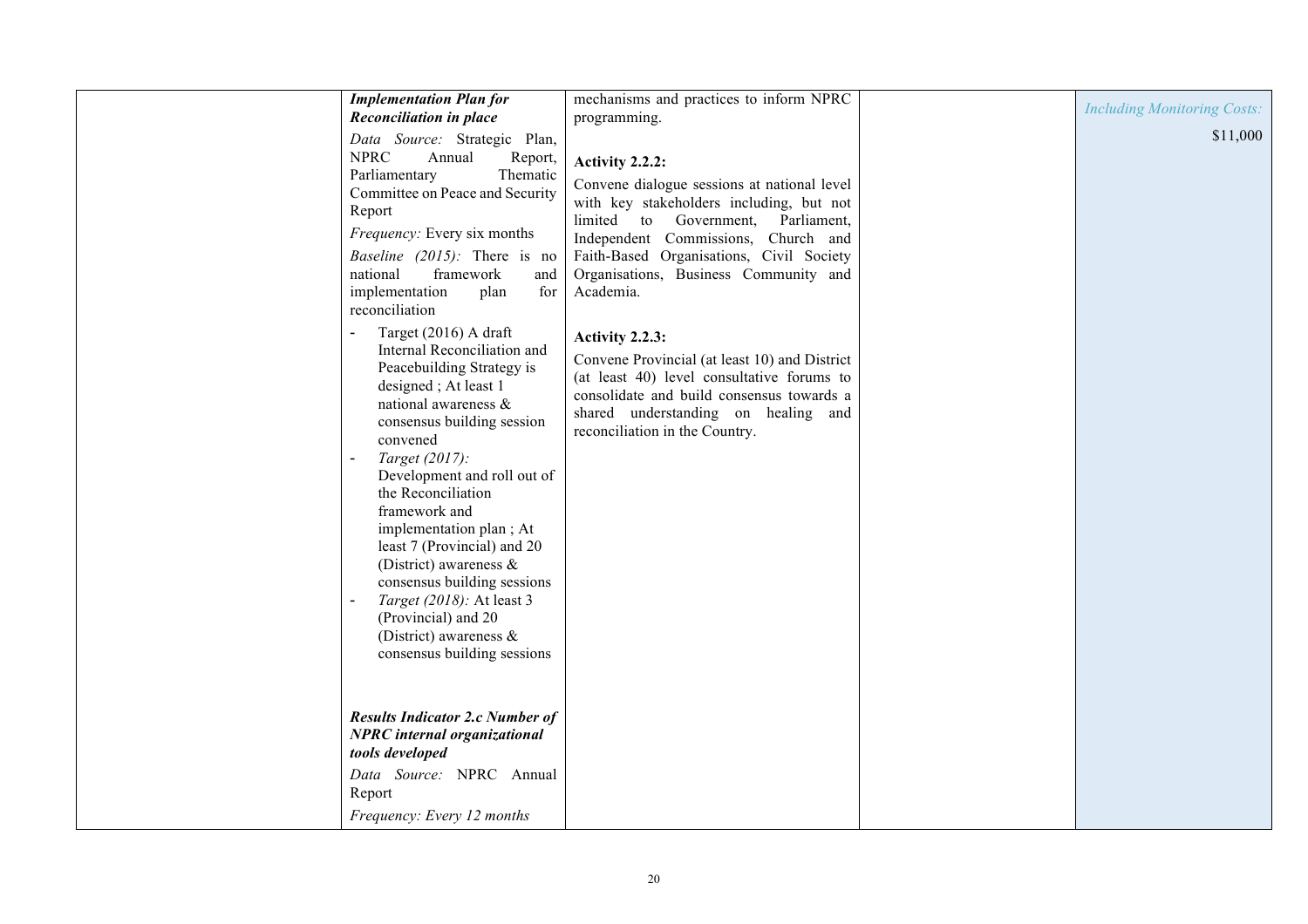| <i>Baseline (2015):</i> There is no         |  |  |
|---------------------------------------------|--|--|
| NPRC internal organizational                |  |  |
| tools in place to guide the                 |  |  |
| NPRC's work                                 |  |  |
| Target (2016): At least 2<br>$\blacksquare$ |  |  |
| drafts are developed                        |  |  |
| Target (2017): At least 3<br>$\blacksquare$ |  |  |
| internal organizational tools               |  |  |
| are in place                                |  |  |
| Target (2018): At least 4<br>$\blacksquare$ |  |  |
| internal organizational tools               |  |  |
| in place                                    |  |  |
|                                             |  |  |
| <b>Results Indicator 2.d</b>                |  |  |
|                                             |  |  |
| Database of actioned early                  |  |  |
| warning signals                             |  |  |
| Data Source: Workshop Reports,              |  |  |
| <b>Annual Reports</b>                       |  |  |
| Frequency: Yearly                           |  |  |
| Baseline $(2015)$ :<br>A<br>draft           |  |  |
| framework for the establishment             |  |  |
| of the CEWER has been designed              |  |  |
| Target (2016): A working<br>$\blacksquare$  |  |  |
| group is established to                     |  |  |
| design the CEWER                            |  |  |
| mechanism;                                  |  |  |
| Target (2017): the working                  |  |  |
| group undertakes a capacity                 |  |  |
| and needs assessment                        |  |  |
| exercise; a CEWER                           |  |  |
| prototype is designed                       |  |  |
| Target (2018): A<br>$\blacksquare$          |  |  |
| collaborative CEWER                         |  |  |
| prototype rolled out and                    |  |  |
| scaled up                                   |  |  |
|                                             |  |  |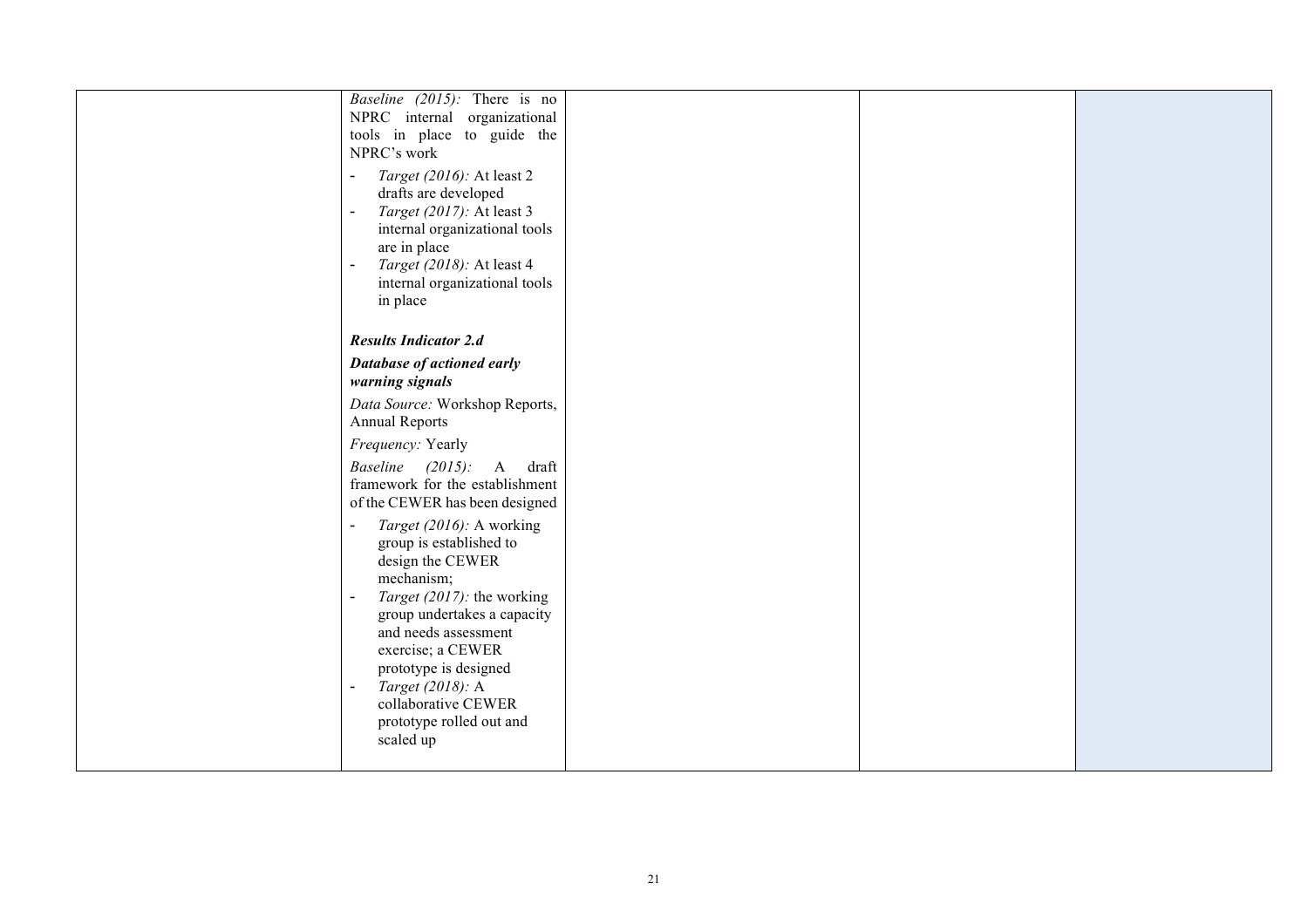| <b>OUTPUT 3: Dialogue and consensus</b><br>building processes towards nationally<br>shared values strengthened | <b>Results Indicator 3.a</b><br>High level platforms enabling<br>confidence building processes<br>through dialogue<br>Data Source: Annual Reports,<br>Consensus Building Workshop<br>Reports; PoZ Reports; Media<br>Reports; CSO Reports<br>Frequency: Annual and every six<br>months<br>Baseline $(2015): 0$<br>Target (2016): DRG with<br>20 Members in place;<br>At least 4 high level<br>platforms for stakeholder<br>dialogue established<br>Target (2017): At least 4<br>(additional) high level<br>consensus building sessions<br>held through dialogue<br>platforms<br>Target (2018): At least 4<br>(additional) high level<br>policy engagements as<br>outcomes of consensus<br>building sessions | Activity 3.1.1:<br>Establish a Dialogue Reference Group<br>(DRG) comprised of leaders from diverse<br>sectors to steer high level dialogue and<br>consensus building processes around shared<br>values.<br>Activity 3.1.2:<br>Establish / enable / strengthen high-level<br>platforms as spaces for safe and sustained<br>dialogue and consensus building.<br>Activity 3.1.3:<br>Convene at least 12 sector-specific and<br>multi-stakeholder<br>building<br>consensus<br>dialogue | $\bullet$<br>CSOs & FBOs<br>Culture and Arts Sector<br>$\bullet$<br><b>UNDP</b><br>$\bullet$ | \$850,000<br><b>Including Monitoring Costs:</b> |
|----------------------------------------------------------------------------------------------------------------|------------------------------------------------------------------------------------------------------------------------------------------------------------------------------------------------------------------------------------------------------------------------------------------------------------------------------------------------------------------------------------------------------------------------------------------------------------------------------------------------------------------------------------------------------------------------------------------------------------------------------------------------------------------------------------------------------------|------------------------------------------------------------------------------------------------------------------------------------------------------------------------------------------------------------------------------------------------------------------------------------------------------------------------------------------------------------------------------------------------------------------------------------------------------------------------------------|----------------------------------------------------------------------------------------------|-------------------------------------------------|
|                                                                                                                |                                                                                                                                                                                                                                                                                                                                                                                                                                                                                                                                                                                                                                                                                                            |                                                                                                                                                                                                                                                                                                                                                                                                                                                                                    |                                                                                              | (\$10,000)                                      |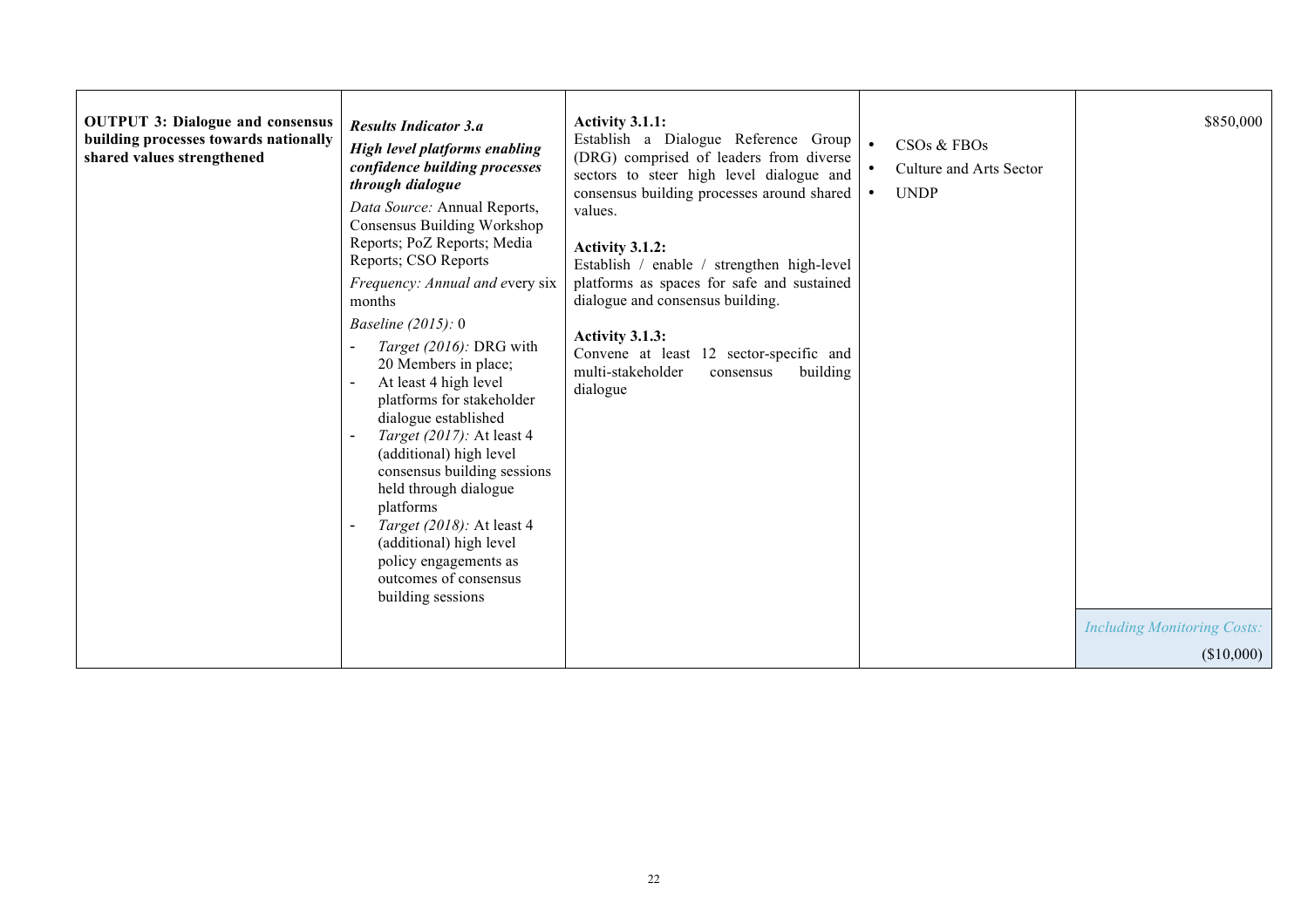| <b>OUTPUT 4: Community peace</b><br>building mechanisms enabled to<br>provide alternative mediation and<br>dispute resolution services | <b>Results Indicator 4.a</b><br>No. of LPCs providing dispute<br>resolution and mediation<br>services [disaggregated by No.<br>of LPCs in place, Peace<br>mediators (PM), No. of Peace<br>dividend initiatives]                                                                                                                          | Activity 4.1.1:<br>Undertake a mapping of key actors involved<br>in community peace building and identify<br>potential locations where local peace<br>structures could be established or<br>strengthened                                                                                                                                                                                          | CSOs & FBOs<br>$\bullet$<br><b>UNDP</b><br>$\bullet$ | \$1,000,000                                    |
|----------------------------------------------------------------------------------------------------------------------------------------|------------------------------------------------------------------------------------------------------------------------------------------------------------------------------------------------------------------------------------------------------------------------------------------------------------------------------------------|---------------------------------------------------------------------------------------------------------------------------------------------------------------------------------------------------------------------------------------------------------------------------------------------------------------------------------------------------------------------------------------------------|------------------------------------------------------|------------------------------------------------|
|                                                                                                                                        | Data Source: Quarterly Reports,<br>Dispute and Conflict<br>Management System<br>Frequency: Quarterly<br><i>Baseline (2015): 188 (LPCs);</i><br>179 (PM); 4 (Peace Dividends)                                                                                                                                                             | Activity 4.1.2:<br>Develop and implement a capacity<br>enhancement plan for key actors<br>(mechanisms $\&$ organisations) including the<br>design of a dispute resolution tracking tool.                                                                                                                                                                                                          |                                                      |                                                |
|                                                                                                                                        | Target (2016): 50 LPCs (in<br>2 selected districts); 50 PM;<br>20 Peace dividend<br>Programmes<br>Target (2017): 100 LPCs<br>(cumulative); 100 PM<br>(cumulative); 30<br>(additional) Peace Dividend<br>Programmes<br>Target (2018): 150 LPCs<br>(cumulative); 200 PMs<br>(cumulative); 40<br>(additional) Peace<br>Dividends Programmes | Activity 4.1.3:<br>Set-up a community level pool of at least<br>250 local women and 250 Youth mediators<br>and facilitators to support community<br>cohesion building efforts.<br>Activity 4.3.1:<br>Develop a framework to guide and<br>benchmark community peace dividends<br>initiatives<br>Activity 4.3.2:<br>Select a sample of communities at risk,<br>equip them with necessary skills and |                                                      | <b>Including Monitoring Costs:</b><br>\$20,000 |
|                                                                                                                                        | <b>Result Indicator 4.b</b><br><b>A Dispute Management System</b><br>for Local Peace Committees<br>with at least 200 cases<br>successfully resolved and<br>documented is in place<br>Data Source: Quarterly Report<br>Frequency: Quarterly                                                                                               | provide seed-support to initiate at least an<br>additional 90 community peace dividends<br>programmes and scale up at least 20 from<br>the existing pilots (with a focus on women<br>and youth led initiatives)<br>Activity 4.3.3:                                                                                                                                                                |                                                      |                                                |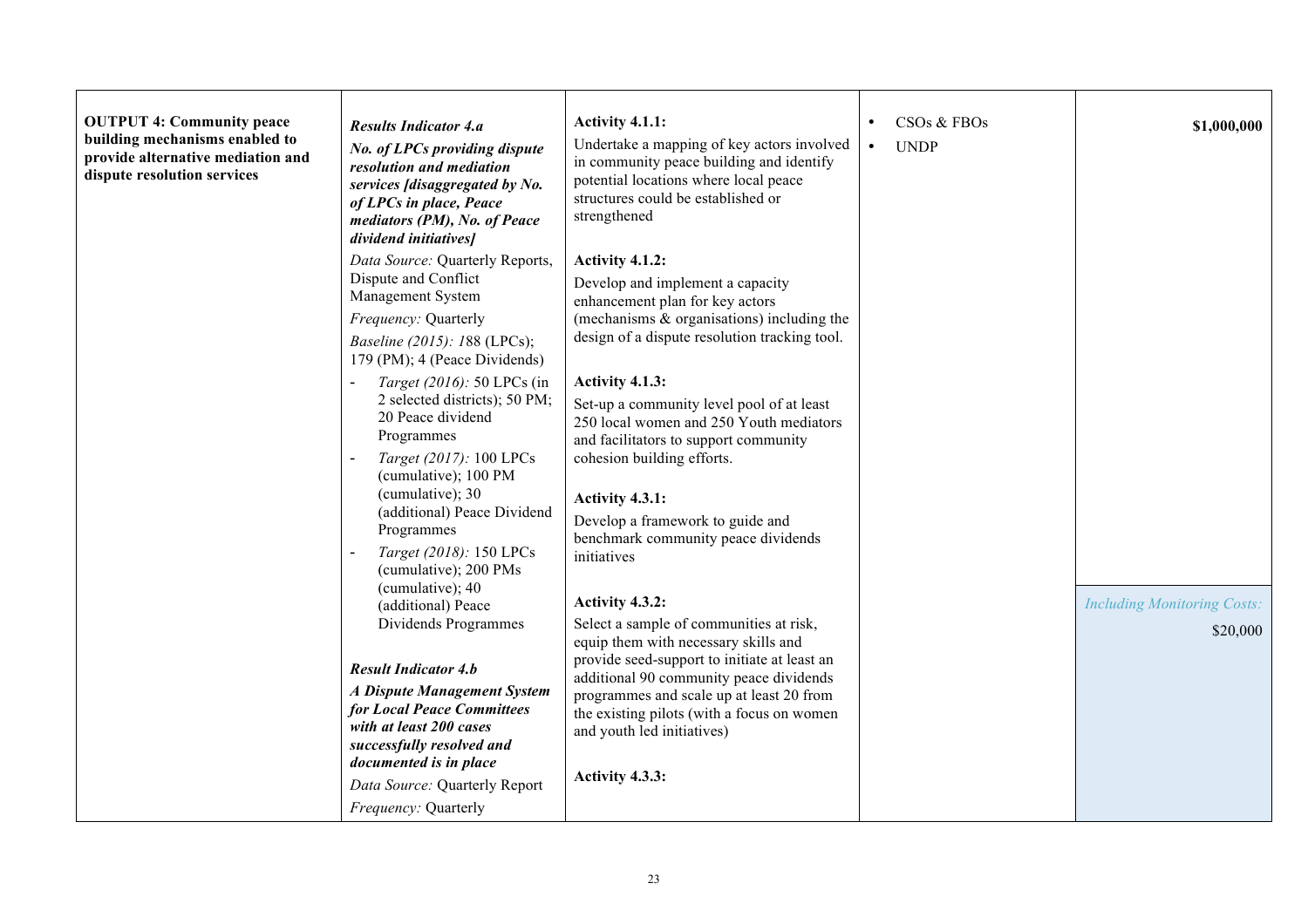|                                                                                                               | Baseline (2015): Absence of a<br>dispute management system to<br>track the number of cases<br>resolved<br>Target (2016): A dispute<br>$\blacksquare$<br>management system is set<br>up with 50 cases<br>documented<br>Target (2017): A dispute<br>management system is<br>updated with 150 cases<br>Target (2018): The dispute<br>$\sim$<br>management system is<br>updated with 200 cases | Provide conflict sensitive tailor-made<br>business incubation and start-up training for<br>youth, women and community leaders |             |             |
|---------------------------------------------------------------------------------------------------------------|--------------------------------------------------------------------------------------------------------------------------------------------------------------------------------------------------------------------------------------------------------------------------------------------------------------------------------------------------------------------------------------------|-------------------------------------------------------------------------------------------------------------------------------|-------------|-------------|
| <b>Programme Oversight and Support</b><br>Services for deepening foundations<br>for Peace and Social Cohesion |                                                                                                                                                                                                                                                                                                                                                                                            | Programme Management including quality<br>assurance & direct project costing                                                  |             | \$700,000   |
|                                                                                                               |                                                                                                                                                                                                                                                                                                                                                                                            | Management<br>Knowledge<br>$&$ Learning<br>(including Capacity for Long term<br>peacebuilding planning and implementation)    | <b>UNDP</b> | \$300,000   |
|                                                                                                               |                                                                                                                                                                                                                                                                                                                                                                                            | Evaluation (1 Mid and End of Programme;<br>Annual Audits)                                                                     |             | \$100,000   |
| <b>Grand Total</b>                                                                                            |                                                                                                                                                                                                                                                                                                                                                                                            |                                                                                                                               |             | \$4,750,000 |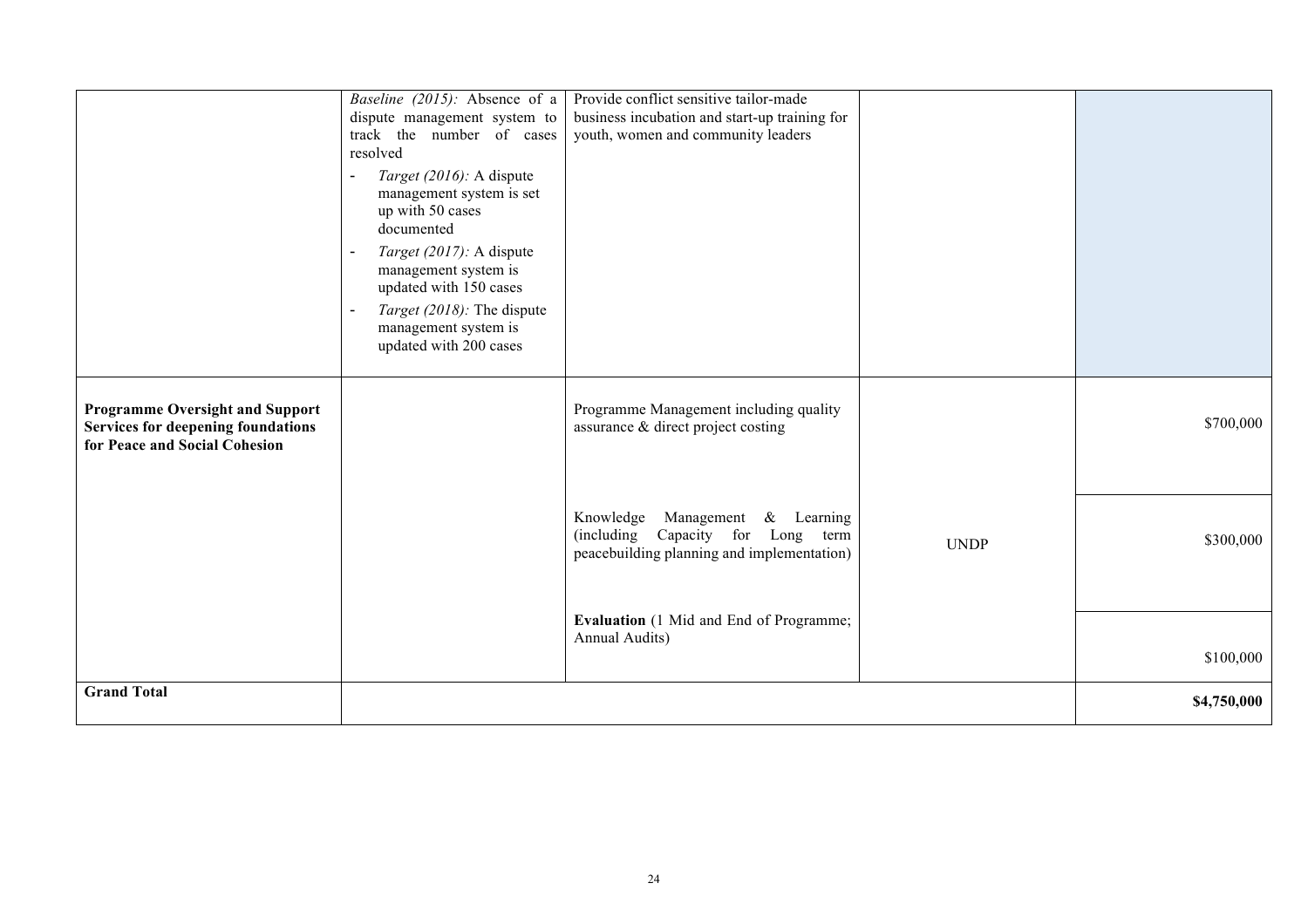# **VII. MONITORING AND EVALUATION**

In accordance with UNDP's programming policies and procedures, the programme will be monitored through the following monitoring and evaluation plans: *[Note: monitoring and evaluation plans should be adapted to programme context, as needed]*

### **Monitoring Plan**

| <b>Monitoring Activity</b>                          | <b>Purpose</b>                                                                                                                                                                                                                                                                                                                                                                     | Frequency                                                                     | <b>Expected Action</b>                                                                                                                                                                     | <b>Partners</b><br>(if joint) | Cost<br>(if any) |
|-----------------------------------------------------|------------------------------------------------------------------------------------------------------------------------------------------------------------------------------------------------------------------------------------------------------------------------------------------------------------------------------------------------------------------------------------|-------------------------------------------------------------------------------|--------------------------------------------------------------------------------------------------------------------------------------------------------------------------------------------|-------------------------------|------------------|
| <b>Track results progress</b>                       | Progress data against the results indicators in the<br>Resource Results Framework (RRF) will be<br>collected and analysed to assess the progress of<br>the programme in achieving the agreed outputs.                                                                                                                                                                              | Quarterly, or in the<br>frequency stated for<br>each indicator in the<br>RRF. | Slower than expected progress will<br>be addressed by programme<br>management.                                                                                                             | NA                            | NA               |
| <b>Monitor and Manage</b><br><b>Risk</b>            | Identify specific risks that may threaten<br>achievement of intended results. Identify and<br>monitor risk management actions using a risk<br>log. This includes monitoring measures and<br>plans that may have been required as per<br>UNDP's Social and Environmental Standards.<br>Audits will be conducted in accordance with<br>UNDP's audit policy to manage financial risk. | Quarterly                                                                     | Risks are identified by programme<br>management and actions are taken<br>to manage risk. The risk log is<br>actively maintained to keep track<br>of identified risks and actions<br>taken. | <b>NA</b>                     | <b>NA</b>        |
| Learn                                               | Knowledge, good practices and lessons will be<br>captured regularly, as well as actively sourced<br>from other programmes and partners and<br>integrated back into the programme.                                                                                                                                                                                                  | At least annually                                                             | Relevant lessons are captured by<br>the programme team and used to<br>inform management decisions.                                                                                         |                               | \$400,000        |
| <b>Annual Programme</b><br><b>Quality Assurance</b> | The quality of the programme will be assessed<br>against UNDP's quality standards to identify<br>programme strengths and weaknesses and to<br>inform management decision making to<br>improve the programme.                                                                                                                                                                       | Annually                                                                      | Areas of strengths and weaknesses<br>will be reviewed by programme<br>management and used to inform<br>decisions to improve programme<br>performance.                                      |                               | <b>NA</b>        |
| <b>Review and Make</b><br><b>Course Corrections</b> | Internal review of data and evidence from all<br>monitoring actions to inform decision making.                                                                                                                                                                                                                                                                                     | At least annually                                                             | Performance data, risks, lessons<br>and quality will be discussed by the<br>programme board and used to<br>make course corrections.                                                        |                               | <b>NA</b>        |
| <b>Programme Report</b>                             | A progress report will be presented to the<br>Programme Steering Committee and key<br>stakeholders, consisting of progress data<br>showing the results achieved against pre-defined                                                                                                                                                                                                | Annually, and at the<br>end of the<br>programme (final<br>report)             |                                                                                                                                                                                            | All partners                  | <b>NA</b>        |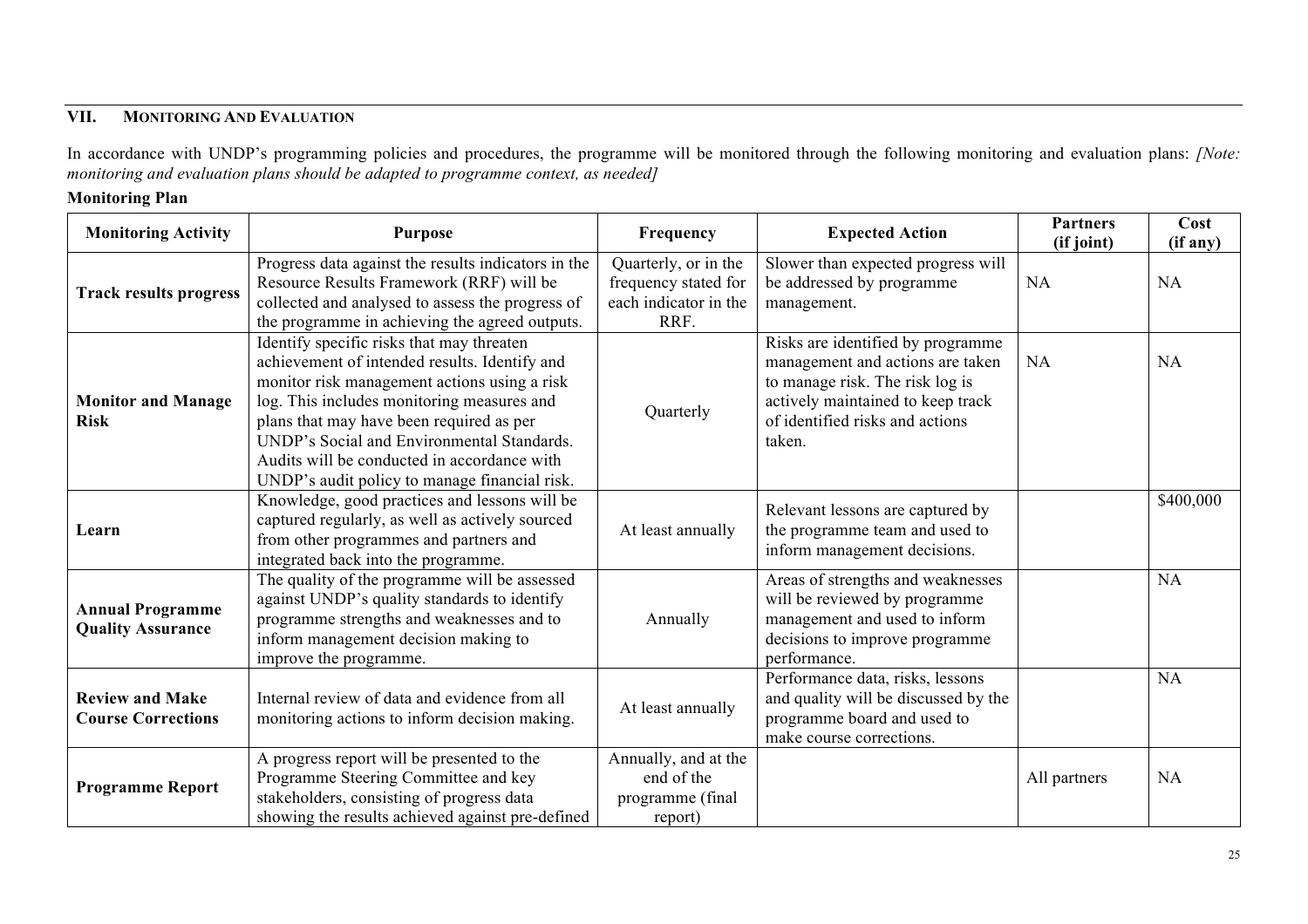|                                                   | annual targets at the output level, the annual<br>programme quality rating summary, an updated<br>risk log with mitigation measures, and any<br>evaluation or review reports prepared over the<br>period.                                                                                                                                                                                                                                              |                   |                                                                                                                                                                                              |              |          |
|---------------------------------------------------|--------------------------------------------------------------------------------------------------------------------------------------------------------------------------------------------------------------------------------------------------------------------------------------------------------------------------------------------------------------------------------------------------------------------------------------------------------|-------------------|----------------------------------------------------------------------------------------------------------------------------------------------------------------------------------------------|--------------|----------|
| <b>Programme Review</b><br>(Programme Board)<br>. | The Programme Steering Committee will hold<br>programme reviews to assess the performance<br>of the programme and appraise the Annual<br>Work Plan for the following year. In the<br>programme's final year, the Programme<br>Steering Committee shall hold an end-of<br>programme review to capture lessons learned<br>and discuss opportunities for scaling up and to<br>socialize programme results and lessons learned<br>with relevant audiences. | At least annually | Any quality concerns or slower<br>than expected progress should be<br>discussed by the Programme<br>Steering Committee and<br>management actions agreed to<br>address the issues identified. | All partners | \$10,000 |

**Evaluation Plan** 

| <b>Evaluation Title</b>          | Partners (if joint) | Related<br><b>Strategic Plan</b><br>Output | <b>ZUNDAF/CPD</b><br>Outcome | <b>Planned</b><br><b>Completion Date</b> | <b>Key Evaluation</b><br><b>Stakeholders</b> | <b>Cost and Source of Funding</b> |
|----------------------------------|---------------------|--------------------------------------------|------------------------------|------------------------------------------|----------------------------------------------|-----------------------------------|
| Programme Mid-Term<br>Evaluation | OPC and NPRC        | 5.5                                        |                              | July 2017                                | All partners, UNDP                           | \$50,000, programme budget        |
| End of Programme Evaluation      | OPC and NPRC        |                                            |                              | December, 2018                           | All Partners, UNDP                           | \$50,000, programme budget        |

 $\overline{a}$ 

<sup>&</sup>lt;sup>11</sup> Optional, if needed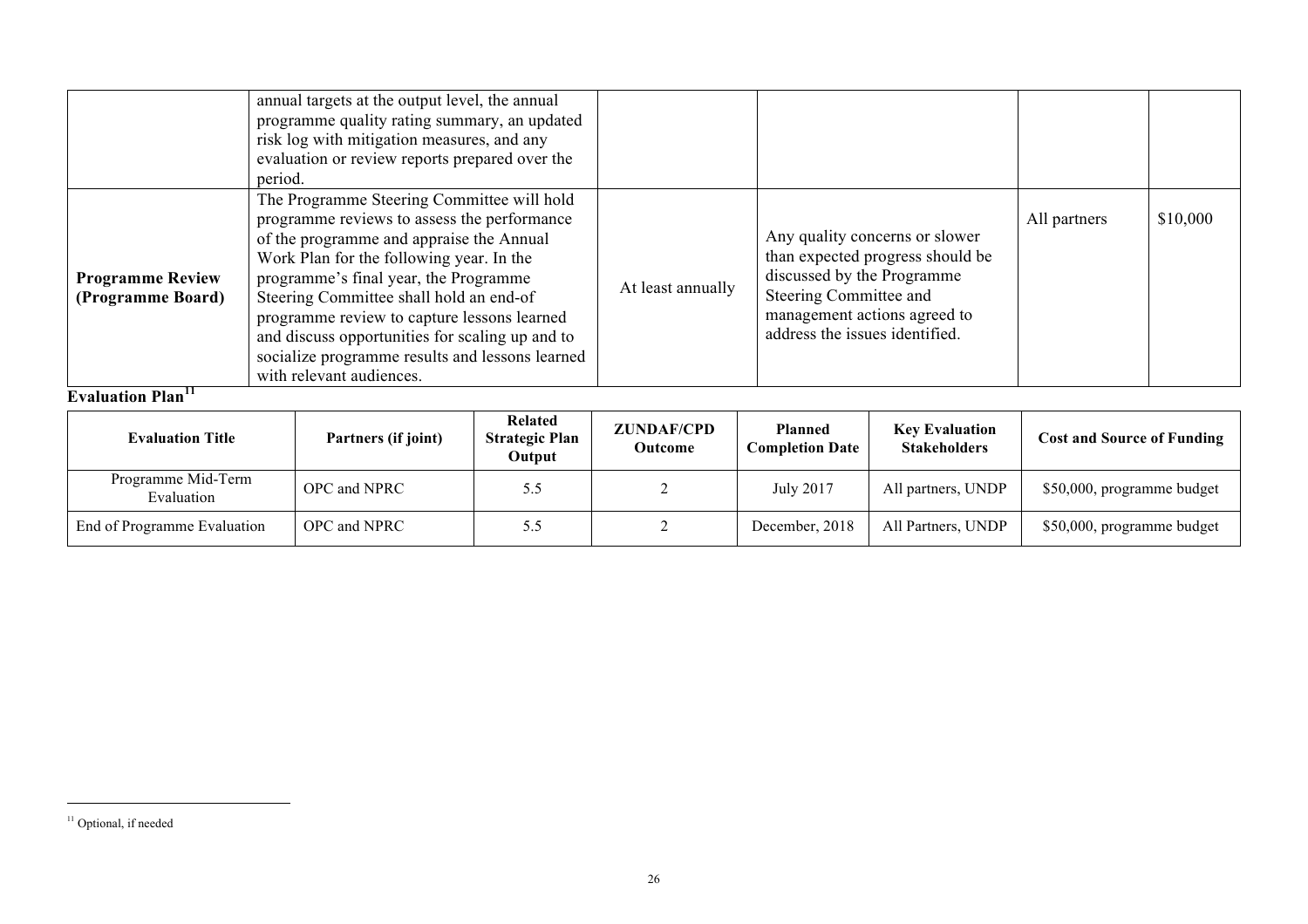#### **VIII. GOVERNANCE AND MANAGEMENT ARRANGEMENTS**

This programme fosters and promotes collaboration of inter-related partners under one support framework as a cost-effective way to maximise results by drawing upon individual strengths of each partner and collectively contributing to the outcomes expected from the programme. To ensure proper coordination and high impact results, the project will have the following management mechanisms:

### **Implementing Partner (IP)**

The IP is responsible and accountable for coordinating the implementation of the AWP, including the monitoring and evaluation of activities, achieving targets and outputs, and for the effective use of resources. A single IP is designated to lead the management of the programme. To ensure discretion and respect to the independence<sup>12</sup> of the NPRC, the Commission will design and oversee the implementation of an AWP of the components that it is responsible for within the programme.

### **Lead Responsible Partner (LRP)**

The Constitution mandates the National Peace and Reconciliation Commission (NPRC) to lead efforts aimed at promoting Peace and Reconciliation in the country. In light of this and within the context of the project, the NPRC will be the Lead Responsible Partner of the Project. As a key pillar of the Peace Architecture, the NPRC in addition to providing the policy framework for peace building and reconciliation will also be responsible for implementing Output 1 of the project – while collaborating with other actors in the implementation of the other outputs. In terms of reporting, the NPRC will be invited to directly share outcomes of those components for purposes of aggregating results.

### **Responsible Parties (RP)**

In addition, other Responsible Parties selected from Government, civil society and faith-based organisations will be responsible for the implementation of particular components of this project. Working collaboratively with the NPRC, Responsible Parties are expected to report on key achievements of the results for the components for which they are accountable.

### **UNDP**

Will be responsible for providing technical and advisory support towards programme development and management. Leveraging Governance and Peace Building expertise with UNDP, opportunities for knowledge brokerage and benchmarking will be undertaken. Of significant importance, UNDP will support in coordinating partnerships development around the project including identification of opportunities for resource mobilisation. Within UNDP, a team comprised of the Dialogue Specialist and Peace Building Analyst will support programme management and advisory efforts. Resources allowing, a Programme Coordinator to aid the delivery of the project will be explored.

#### **Governance Arrangements**

To ensure coordinated and high impact results, the project will be governed through the following structures:

#### **Programme Steering Committee (PSC)**

The Programme Steering Committee (PSC) will be responsible for making management decisions on a consensus basis for the programme, including approval of the integrated Annual Work Plan (AWP). The Steering Committee will meet at least once every quarter to monitor progress on the implementation of the project, learn and share experiences. All the RPs including the Ministry of Finance and Economic Development and UNDP will participate in the PSC meeting to be co-chaired by the IP and UNDP. Whilst respecting the independence of the Commission, the NPRC shall be invited to participate at the PSC meeting and may share progress only on the activities they are accountable for within their annual work plan (as outlined in the programme).

#### **NPRC Project Board**

The NPRC will constitute a Project Board to plan and oversee the implementation of the components that it is responsible for. Members of the NPRC Project Board shall be determined by the NPRC. The Project Board will meet on a quarterly basis to plan their activities and review progress. The NPRC Board will be co-chaired by the NPRC and UNDP.

 $12$  A discretion on the oversight role of the Ministry shall however be exercised in recognition of the independence of the NPRC.